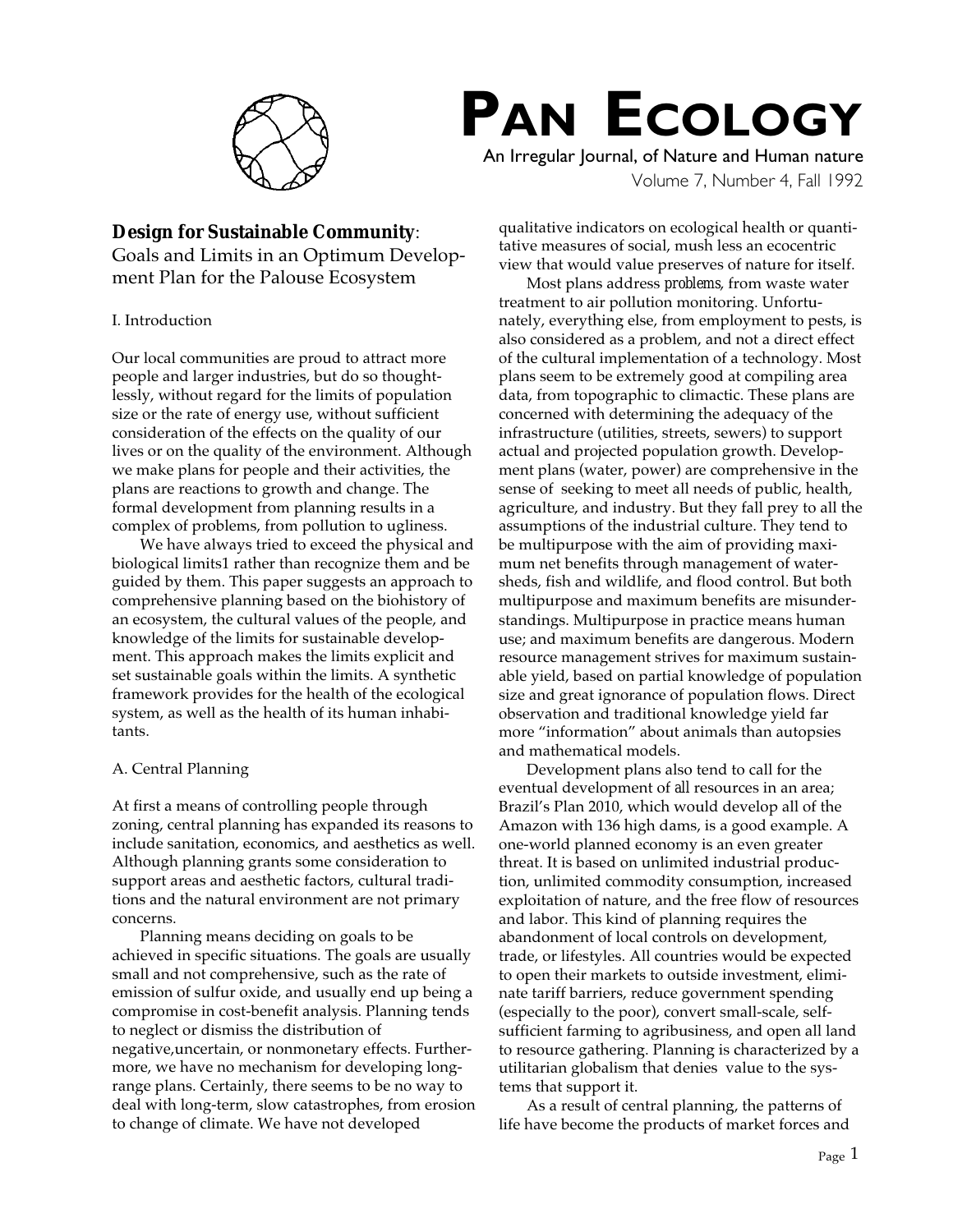stylish transportation operating in a sterile abstract order. In America we are criticized for having a "frivolous" culture based on "savage" capitalism. Capitalism increases the pressure for uniformity, a single pattern of existence. Formal development is more concerned with an assembly-line model, simple, isolated, efficient, and easy to maintain. We become remote from, and indifferent to, the system that supports us. We then acquire unrealistic images of the world and harmful values and then make bad decisions based upon them.

#### B. Ecological Planning

A number of proposed plans to heal the earth and improve human communities have been presented in popular books. Unfortunately, many of them are too philosophical and general, suggesting that we could change values without showing how or urging us to alleviate some of the symptoms without addressing the disease. Other plans, such as the Limits to *Growth* (Meadows et al.), are too global. And still others, such as *Design with Nature* (McHarg), are less concerned with limits than with conservation. Laszlo offers a similar compendium of global goals that can essentially be summarized to be health and freedom for people in a healthy environment. Many of these plans offer admirable models, but little in the way of goals or paths.

A plan should consider the whole system and design communities for an optimal fit within the limits of the system. Ecological planning considers an optimum population within one ecosystem, although it is connected to others by trade for some necessities or luxuries. This kind of planning is a conscious adaptation of the benefits of technology to the traditional idea of physical, not cultural, limits. Using the Palouse ecoregion (or bioregion) in the Northwest United States as an example, we can outline a comprehensive plan to deal with some of the implications, as well as question them.

1. Identify our place within its natural boundaries. The Palouse is a uniquely identifiable ecosystem, with recognizable boundaries and a unique history and character.

2. Calculate the optimum amount of wilderness to preserve the natural cycles indefinitely. If the current area is less than our calculations, restore the difference and set it aside as a reserve.

3. In the remaining area, zone areas for appropriate use, including conservation, preservation, and artificial areas (with historical, cultural, and functional importance).

4. Identify the resources needed for human use, including raw materials and the productivity of the areas. This productivity can be used to calculate a

base line population.

5. Apply cultural modes—in style, values, and technology—to set limits on technology and population. Preserve the cultural values. Renewable resources will sustain a population longer than energy capital like oil or gas.

As part of the formulation of a plan, we have to examine the natural and cultural histories of the Palouse. We need to understand interactions in the ecosystem, as it was with no humans, as it was lightly settled, and as it is now, dominated by humanity.

#### II. Biohistory

#### A. The Palouse Ecosystem

The Palouse is a dry, intermountain grassland of approximately 6 million hectares located within the Columbia Basin in the Pacific Northwest. Its origin, topography, and soil composition are unique. The geological foundation of the area is basalt, from lava flows that occurred 15 million years ago. Lighter deposits of volcanic ash fell from Glacier Peak (12,000 years ago) and Mt. Mazama (6,000 years ago). The eruption of Mt. St. Helens (in 1980) added a 2-8 centimeter deposit to much of the Palouse. Heavy depositions of loess, originating in arid lands to the west continuously since the early Pleistocene (300,000-500,000 years ago), resulted in fertile soils of loam and silt loam texture, which developed in a semiarid Mediterranean climate. The landscape has moderate to high relief; elevations range from 180 to 1,200 meters. Annual precipitation varies from 200 to 800 millimeters. A high proportion (45-65 percent) of this precipitation falls during the winter months. Maximum temperatures coincide with minimum precipitation during late summer, producing intense drought.

The Palouse has 40 habitat types in 9 zones. The primeval vegetation was composed of dense stands of perennial bunch-grasses (caespitose grasses, such as Idaho Fescue, Bluebunch Wheatgrass and June Grass) and shrubs (including Snowberry and Wild Rose). (A habitat type is a particular environment inhabited by organisms; a zone is a clearly-delineated division of vegetation.) The ecotones separating habitat types are relatively sharp.

Palouse vegetation is determined primarily by climate, sometimes by soil and topography; unlike most other grasslands, it developed without significant grazing or regular fires. Fire plays a minor role in these habitats, since the perennial species sprout from underground parts—in fact, fire kills native Artemesia species. In its natural state, grazing did not significantly affect the composition of the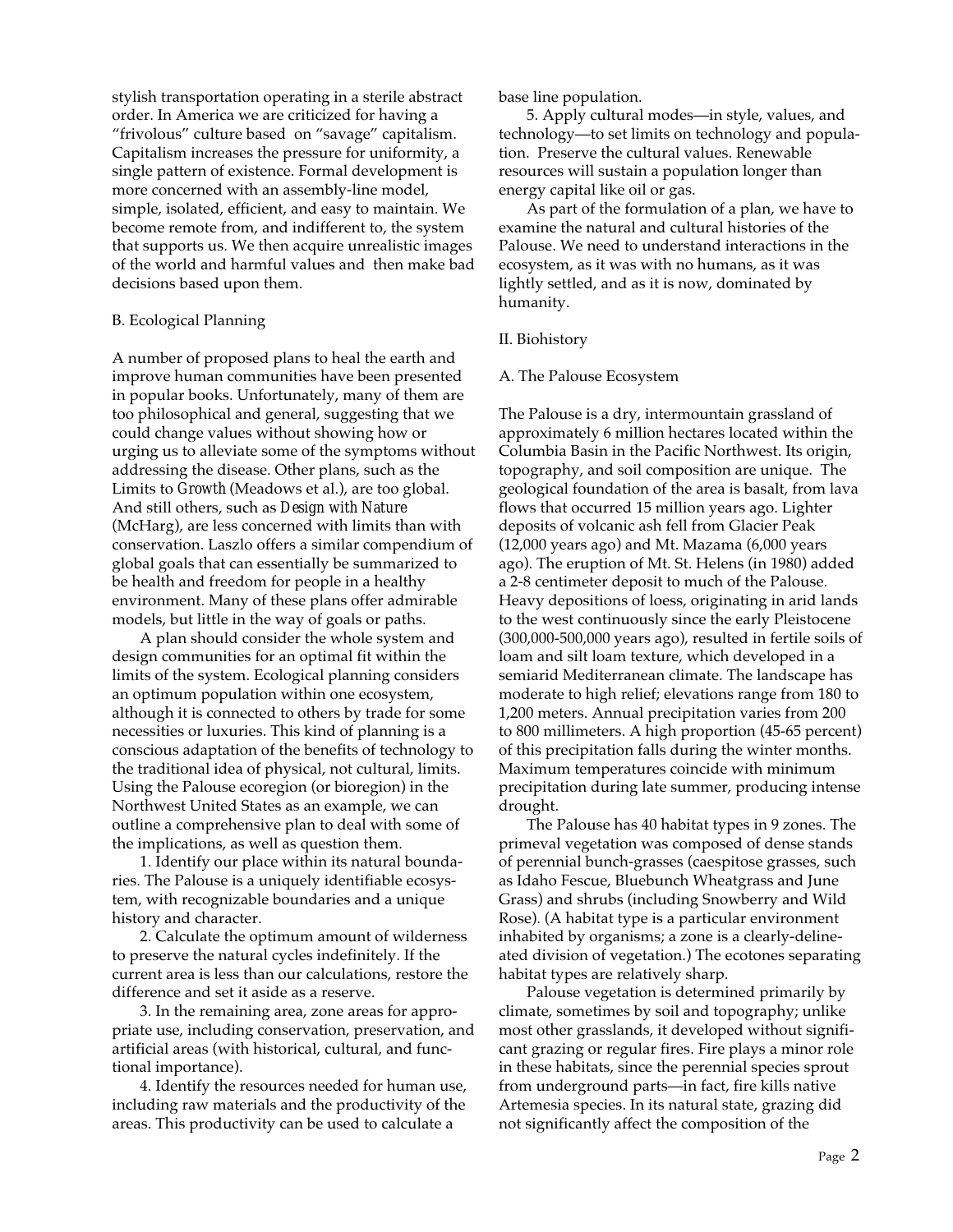grassland, although deer were present.

Archaeological history indicates that there were small populations of Bison and Pronghorn Antelope as recently as 2,000 years ago, but no permanent populations have established themselves since, possibly due to the larger snow depth west of the Rocky Mountains, which inhibits crossings. The native grassland is relatively rich in species, 93 mammalian species representing 58 genera. Birds and insects are also well represented. There are at least 25 mosses and 9 lichens. (And there are at least 10 sensitive or threatened species in the province.)

Ecosystems result from the interaction of all living and nonliving factors of the environment. These systems are profoundly affected by both random and purposive physical and biological factors. As a result, habitats change and organisms adapt. By modifying their habitats in the process of living, organisms change the characteristics of the system and force further adaptation. For example, mammals alter their habitats through chewing, digging, and burrowing. Rodents can dislodge earth at a tremendous rate  $(18-120 \text{ cubic meters/ha/yr}).$ In many cases these activities improve the conditions for growth of vegetation. Mammalian grazing promotes regrowth and the movement of seeds. Bison and prairie dogs were responsible for much of the character of the American plains. Rodent caches may account for 15 percent of Ponderosa seedlings. Beavers and other rodents create microsystems that other animals depend on. Caribou and elk transfer energy between systems. Shrews consume major portions of larch sawfly larval populations. More important, organisms are limited by the productivity of the system in varying degrees, and the productivity is limited by light (and heat) and water (see Table 1).

Human populations inhabit specific ecosystems and are parts of them. They are adapted to and limited by the productivity of ecosystems. Like other mammals, humans change their habitats to suit themselves. Humans have modified animal and plant associations in a different way, simplifying patterns of energy and chemical exchange, solidifying themselves at the end of many food chains.

The total amount of biomass or energy produced by populations through growth and reproduction is the productivity of the system. An ecosystem has various kinds of productivity. Gross Primary Productivity (GPP) is the rate of energy storage by photosynthesis (equal to photosynthetic efficiency) in autotrophs (plants). The maintenance and reproduction of plants is paid for by the energy expenditure of Respiration (R). The amount of energy stored as organic matter after respiration is identified as Net Primary Production (NPP), which

equals plant growth efficiency. The calculation of NPP is shown by: NPP = GPP - R. The NPP accumulates through the history of a system as plant biomass expressed as kilocalories per square meter (Kcal/m2). The biomass minus the decomposition in a system is the standing crop biomass of that system. The kilocalorie is used as a unit of energy flow and production; it is a useful common denominator for these calculations. The problem of confusing production (amounts) with productivity (rates) is avoided by considering all values per unit area (square meters or hectares) over the entire year. The energy stored in consumers, or heterotrophs, is referred to as secondary production (SP) or assimilation. The storage of energy or organic matter not used by heterotrophs is the Net Community Production (NCP).

In a Mature (balanced) ecosystem, the net primary productivity (NPP) equals respiration; in an accumulating system, NPP usually exceeds respiration by 1-10 percent. Although stable ecosystems tend to produce a maximum gross primary productivity (GPP), species, biomass, and the production to respiration ratio  $(P/R)$  continue to change long after the maximum has been achieved. In fact, as the GPP approaches an asymtote, respiration increases. In a mature system, temperate rain forests for instance, net community productivity (NCP) approaches zero, as adapted heterotrophs become more efficient at using production. In accumulating systems, such as grasslands, NCP can range from 20—70 percent, although 30 percent is a good average for the Palouse. A balanced system is integrated and selfperpetuating, where production (the photosynthetic fixture of carbon) is balanced by respiration (the oxidation of carbon). As a system becomes balanced, the pressure of selection of organisms shifts; the capacity to live in crowded circumstances with limited resources is favored (usually with regard to animal populations, although perhaps it applies to humans).

#### B. Human Cultures

The Palouse has supported several groups of people with unique cultures for over 12,000 years, according to archaeological evidence. A number of prehistoric living sites have been found in caves, shelters, and camps. These archaic peoples caught salmon, steelhead trout, and other fish in the Columbia and its tributaries. They hunted rodents, jackrabbits, deer, antelope, and elk, and possibly mountain sheep and bison. They trapped migratory birds nesting along streams, and sharp-tailed grouse and sage grouse.

About 5,000 years ago, as the area became more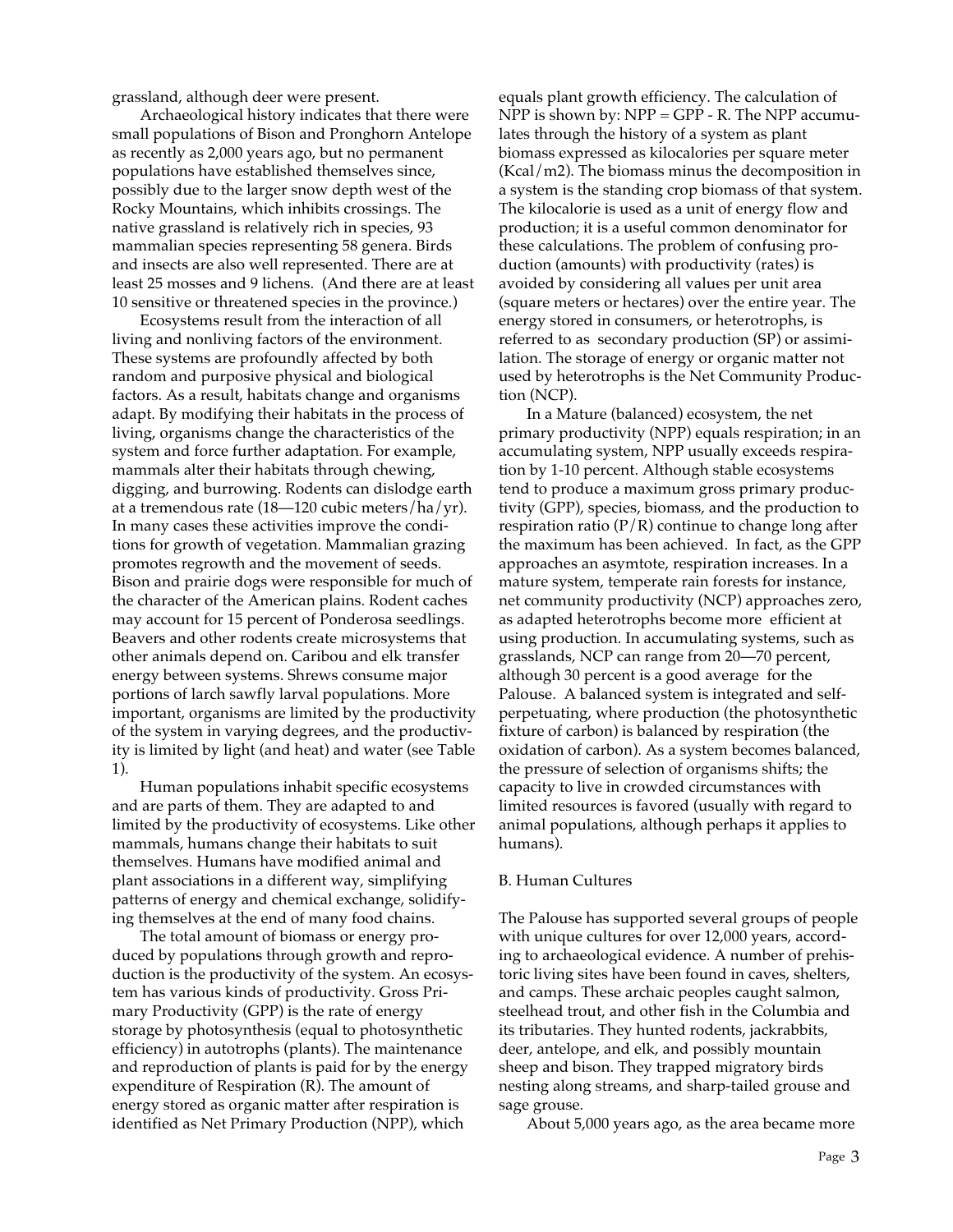densely settled, people depended more on wild plants, such as roots and berries. Settlements became more permanent, especially in winter. Groups tended to disperse in temporary camps in the summer, when getting food was easier.

Tribes developed unique identities, as Spokane and Columbia-Sinkiuse in the north, Coeur d'AlÍne and Nez PercÈ in the east, Palus, Walla Walla, Umatilla, Yakima, and Wanapam in the central and south, and Klickitat, Wishham, Kittitas, and Wenatchi in the west. Although their languages are different, many of their beliefs and customs are similar. Neighboring tribes would maintain ties through trade, marriage, and sharing resources (hunting and gathering grounds).

In late winter, the many varieties of salmon (chinook, silver, sockeye, chum) traveled upstream to spawning grounds. A leader or shaman determined when the Indians could begin their catches; this allowed many salmon to get upstream and reproduce. To catch the salmon, as well as trout, sturgeon, and lampreys, they used a variety of tools, from two-pronged harpoons to leisters, gaffs, spears, weirs, and nets. After the fishing dwindled, groups would move to root-digging grounds, where the women would use hardwood sticks to collect over 20 varieties of roots, including bitterroot and camas. Men hunted deer, elk, sheep, goats, bear, and wolves. Food was stored in different kinds of woven baskets, made from bear grass, wild hemp, and cedar and spruce roots.

Traditional clothing was made from sagebrush, shredded cedar, and willow bark. Tanned deer hides were used for ceremonial clothes, although after trading with Plains Indians, styles began to change towards buckskin clothing and moccasins; breechcloths, leggings, and shirts for men and dresses for women. They also traded for buffalo robes.

Palouse Indians had very few large settlements. A village rarely exceeded 200 people. The earliest Yakima lodges, for instance, were pit houses, covered by up to 3 feet of earth over grass mats on a frame of wooden poles, with a central opening for smoke. After the Indians acquired horses, and became more mobile, the shape of their buildings changed. Mats on wooden-pole frames were easier to dismantle and move. In the summer, mat or deerhide lean-tos were used on hunting trips. Later, they favored deerskin tipis. The Coeur d'AlÍne had a circular arrangement of tipis; location in the circle corresponded to the location of homeland. Sometimes tipi placement was irregular or determined by social relationships.

Although inhabitants of a village (or a band) recognized a certain amount of the land surrounding as their territory, they shared most of the hunting and gathering grounds with people from neighboring villages. Each village might contain from 5 to 15 lodges, a lodge being the household of an extended family, usually three generations. Clubs and societies promoted bonds between nonfamily members. Many social ceremonies reinforced the cohesion of a group. Gatherings were regular, to celebrate the first fish or last crop of berries, as well as social ties. They visited, traded, played sports, and gambled. Some of the exchange items included furs, skins, dried roots, berries, fish, baskets, feathers, horses, and slaves. European objects were first acquired through trade with other Indians. These included metal knives and hatchets, copper kettles, glass beads, and copper bracelets. Trade with the British added tobacco, alcohol, and blankets.

Indian peoples were able to use the area without changing it fundamentally. They were able to work out appropriate solutions in harmony with their environment. Traditional forms of restraint, such as prescriptions for marriages and births or restrictions on hunts, ensured that tribes would not interfere with local animal and plant populations, much less with ecosystem cycles. Population density was controlled by the traditional approaches to resources. Cooperation and consensus, as opposed to competition and individual exhaltation, permitted planning to remain informal. Cultural beliefs made planning for the indefinite future more inclusive; life was a continuity in form (from bear to human, for instance) as well as in state (from unborn to person to ancestor).

The peoples were able to convert animal and vegetable resources into all their needs for food, shelter, and clothing. When other items were available, such as horses and metal knives, they were able to trade, fish, berries, baskets, and roots for them. In the 1700s, probably no more than 40- 60,000 Indians lived in the Palouse; this number could probably be supported indefinitely by the Net Community Productivity (NCP)—that is, using only that amount of ecosystem productivity that is not used by the plants and animals. Indian contributions to agriculture, architecture, government, and planning have rarely been acknowledged.

Peoples of European descent traveled through in the 1800s, first to trade and then to run cattle, which thrived on the bunchgrass. The first wave of travelers was aiming for Oregon and did not consider the plateau to be prime farming country. The Indians, meanwhile, had started herding cattle and cultivating gardens, while continuing to fish and gather. About the time of the first homesteaders (after 1860), the Indians also expanded their ranching and farming.

Agricultural development was the first intensive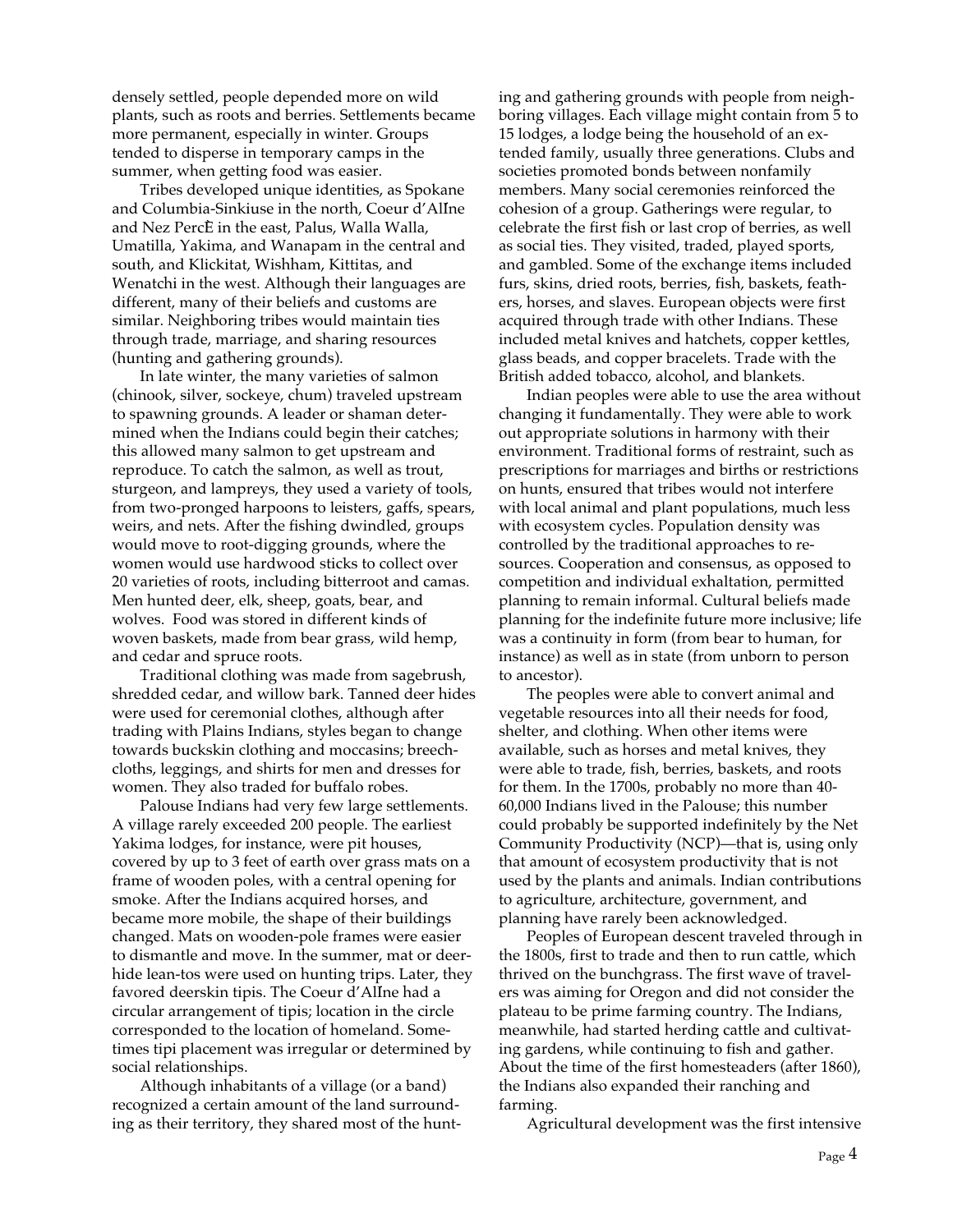use of the region. In the last 100 years, dry-land farming has almost completely replaced the original vegetation, although fragments can be found in fence corners, right-of-ways, cemeteries, and inaccessible slopes. As agricultural technology became more advanced and the demand for crops increased, less desirable segments of the prairie were tilled. Smaller islands of native vegetation, regarded as waste places, were left for livestock grazing, since the native vegetation was palatable and nutritious. However, native vegetation was easily injured by close cropping and unable to compete with introduced exotics on disturbed sites. Even the few remaining natural stands, on the steepest slopes and boundaries, have been influenced by fertilizer and herbicide drift. Since the 1880s, alien grasses, chiefly cheatgrass and Kentucky bluegrass, have pioneered most disturbed sites.

The Palouse has become more populated, with hundreds of thousands in urban locations. Agriculture has produced monumental yields, but only at the cost of tremendous erosion and great subsidies of fertilizers and pesticides. Dams have been built all along the Columbia, altering the river and fishing grounds. Changes have been made without regard to the long-term impact on the ecosystem or on its human population. We have simply dominated the entire ecosystem.

Humanity is a pandominant species. (A dominant is a species with greater influence than any other in its biotic community, changing the lives of other species and the character of the habitat.) As pandominant, humanity reclaims, overgrazes, clears, depletes, and wastes at a level that threatens the stability and existence of many systems. One of the ecological consequences of human activity is the degradation of wild habitats for human developments (food, housing, and recreation) and the introduction of novel elements into the biosphere elements that have not been harmoniously worked in over time. The biomass, or demomass, of the human species probably far exceeds the biomass of any nondomestic species, and that biomass is supplemented by the tremendous biomass of domestic animals, which is four times greater.(Borgstrom, 1975). This biomass forms an equivalent population that consumes much of the same food, such as milk, fish, and grain. The domination of humanity is related to other characteristics as well: A large biomass ( $6 \times 10^{14}$  Kcal), a large annual increase (2 percent), our high structural organization (information, matter), and our high energy use (globally, 13 times mammal equivalents).

This dominance has major effects on ecosystems: transient perturbations in energy relations (from oil

spills, burning); chronic changes/shifts of systems (from dams, irrigation, chemical wastes); species manipulation (from the import and export of exotics); and, interference competition with wild species, as opposed to exploitative competition, which can be stabilizing). None of these effects are exclusive to humans as a species, but they are excessive, rapid, compounded, and large-scale. With a comprehensive, ecological, long-term plan, we can direct or anticipate changes and impacts.

#### III. A Plan for the Palouse

In planning for an optimum human presence within ecosystem restraints, few have considered minimum wilderness preservation, air and water quality, genetic minima, nonrenewable resources, appropriate technological innovation, the importance of cultural frameworks, adventure, research, beauty, uniqueness, and other intangible experiences. This thought experiment is a deductive, synthetic, conceptual model based on data generated from research on biological productivity, the rates of resource use, and cultural valuation. A deductive approach is necessary because accurate measurements of productivities in most ecosystems are lacking and exactness in values is misleading. A synthetic approach is necessary to integrate quantitative and qualitative data. In combining measures of qualitative and quantitative, it is simpler to set aside the first and then to calculate the second. The model must be conceptual because of the inherent fuzziness<sup>2</sup> of the systems.

The central planning system is designed to take full advantage of computer applications and find a base unit of measurement. But a computerized information model is only partial; what cannot be quantified, such as feelings or relationships, is often ignored. Computers cannot handle personal observations, sensory impressions, or historical contexts or mythical relationships—just those things used by primary cultures to manage their resources. Although this model quantifies many things that seem nonquantifiable, it is essentially a verbal description.

This model has a small theoretical basis, but it is a plan as well as an appeal to action. This plan is in harmony with strategies for sustainable ecosystems, the conservation of biological diversity, and aspects of global change. This model attempts to work out plans and policies for long-term environmental stability. The plan describes an architecture of physical and social institutions, that is, of buildings as well as of politics. This model should be transtemporal and transspecies. Should use the focus/frame metaphor for stability and planning. Contrast unconscious growth with conscious planning. The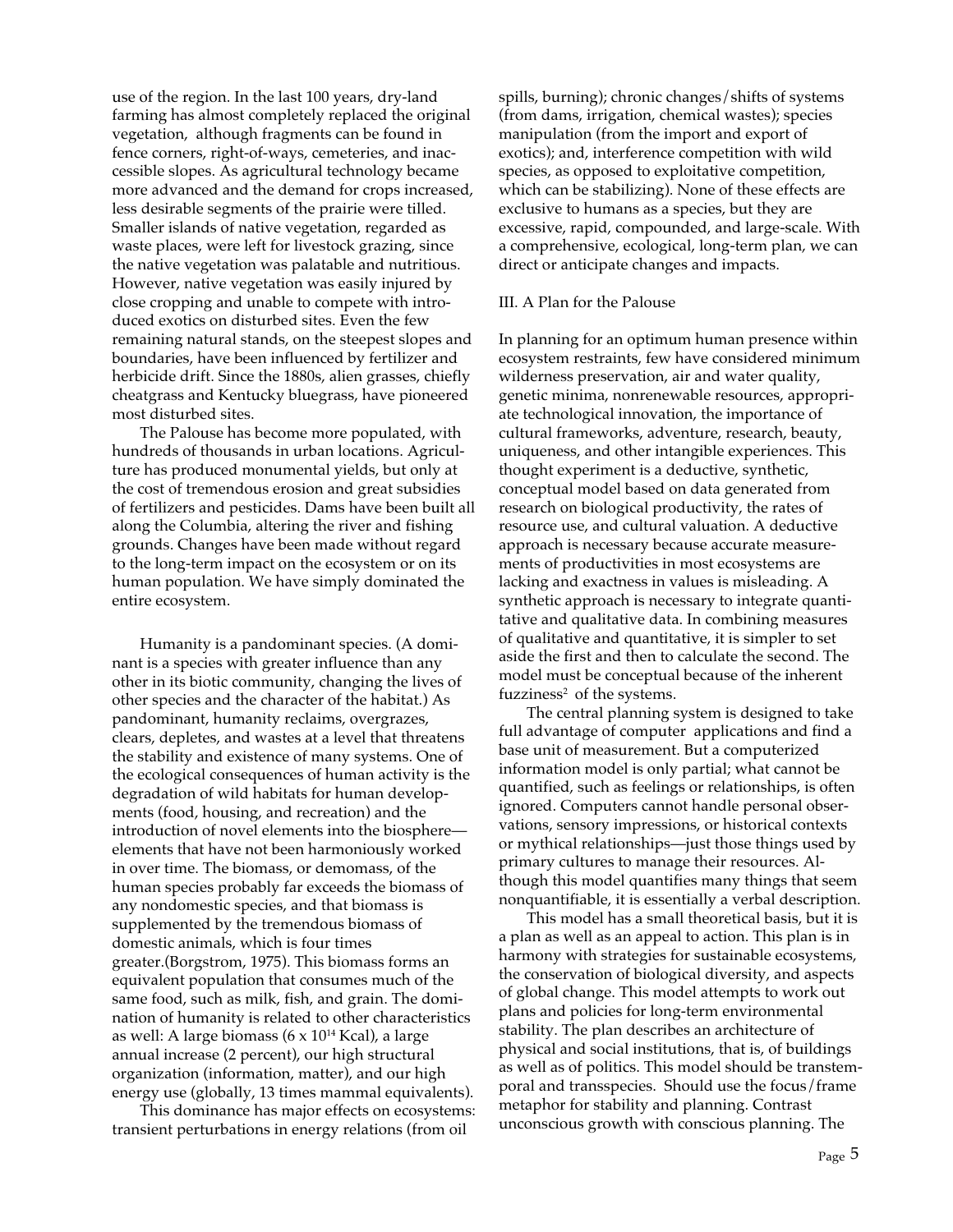goal of planning is to enhance life—all life, not just human life.

The human population energy of the Palouse is related to land area, productivity, technology, and culture in one algebraic expression (Figure ?)

P is population, a general number which is calculated by adding the total annual agricultural productivity (in Kcal) to the total annual resources (in Kcal), multiplying that sum by a technological and cultural modifier fraction, and dividing that by the annual per capita requirements for food and resources. A is available area, the minuend  $A_{0}$  is the total land area, and the subtrahends  $\rm A_{_1}$ ,  $\rm A_{_2}$ , and  $\rm A_{_n}$ are wilderness areas, conservation areas, and other areas to be reserved. N is the net usable productivity, which is calculated by subtracting the the total unavailable productivity (M) from the net primary productivity (NPP); M includes percentages for below-ground productivity, various wastes, and inedibility. H is a factor  $E_n$  is an energy values for a resources, water power or zinc, for instance. The exponent T is a technological modifier, based on the use of technology in extending or contracting the food or mineral productivity. The exponent C is a cultural modifier, based on the application of cultural values in determining area and productivity. Total area (A), NPP, and  $\mathsf{E}_{_\mathrm{n}}$  are known quantities, while the remaining factors must be evaluated in a mathematically fuzzy way. U is the sum of annual food requirements  $(\mathrm{R}_\mathrm{f})$  and annual resource requirements  $(R<sub>r</sub>)$  per capita.

For the total figures for all essentials—food, shelter, clothing, transportation—energy is converted to Kilocalories and placed on an annual budget (and averaged over 1, 10, or 100 years). These calculations are used for the purpose of illustration; they are not conclusive or binding. The entire equation is expanded in the following discussion.

#### A. Wilderness Reserve

In spite of the uniqueness of the Palouse, there has been no successful attempt to save more than patches of the original vegetation. In the 1960s the Idaho Association of Soil and Water Conservation called for the expansion of the Great Plains Conservation Program to include the Northwest prairie. This, and later resolutions, were defeated for regional or financial reasons. Small research natural areas (RNAs of 10-15 ha) have been saved by Washington State University as research areas, but no large stands of native grasses remain. Most of the communities, such as Bluebunch wheatgrass/Idaho fescue, in the Zonal Meadow Steppe Association are only partially represented.

Ecosystem preservation protects entire biotic communities: genes, populations, species, habitats, associated traditional human cultures, and all the processes and interactions. Most conservation strategies are completely anthropocentric, from saving hunting grounds in the middle ages or resources this year. The most important ecocentric argument is autological—ultrahuman species need nonhuman places. To keep the essential services of nature, from atmospheric cleaning to soil-formation, we need large reserves. Reserves are critical elements in global element cycles; they provide a natural base line for management reference and a unique opportunity for scientific research. Large reserves would increase representation of species and save viable mammalian populations, that is, maintain the integrity of wild gene pools. Such reserves would permit natural processes to occur without human interference. We also need large reserves to derive further benefits from understanding natural processes and direct economic benefits from species. For aesthetic purposes: to see, to participate in nature (these being the basis of watching and tourism).

The desired size of the preserve is a complex function of the area's key species, quantity of suitable habitat, and minimum viable numbers of species. Large-bodied vertebrate species tend to have lower population densities, thus a reserve with self-sustaining large-bodied vertebrate populations will likely be adequate for herbivores, insectivores, and primary producers. The key mammal species in the Palouse are coyote, badger, and mice, with white-tail Deer as regular visitors. Determining the minimum number of individuals in a population to guarantee a high probability of survival results in widely varying minimum areas, depending on the key species selected. Frankel and Soule calculate that a population of 500 is needed to maintain genetic viability of each animal species. Each animal requires a minimum area; for example, each coyote requires 700 ha (7-10 square km) for a home range. Since not all coyotes in a group breed—some become aunts or uncles and help care for pups—it is necessary to assume 3 coyotes per breeding unit. Using coyotes as the key species, the minimum area for the reserve becomes 1.05 million hectares (over 16 percent of the total area). With a home range of 250 ha (2.5 square km), the minimum area for deer would be 200,000 hectares. With a home range of 1-5 ha, the minimum area for mice would be 2,500 hectares. Using Idaho fescue (5000 individuals), the minimum area would be about 10 hectares. Usually, large carnivores are a sensitive indicator of the carrying capacity. In the Palouse, however, coyotes have taken over many predator niches formerly held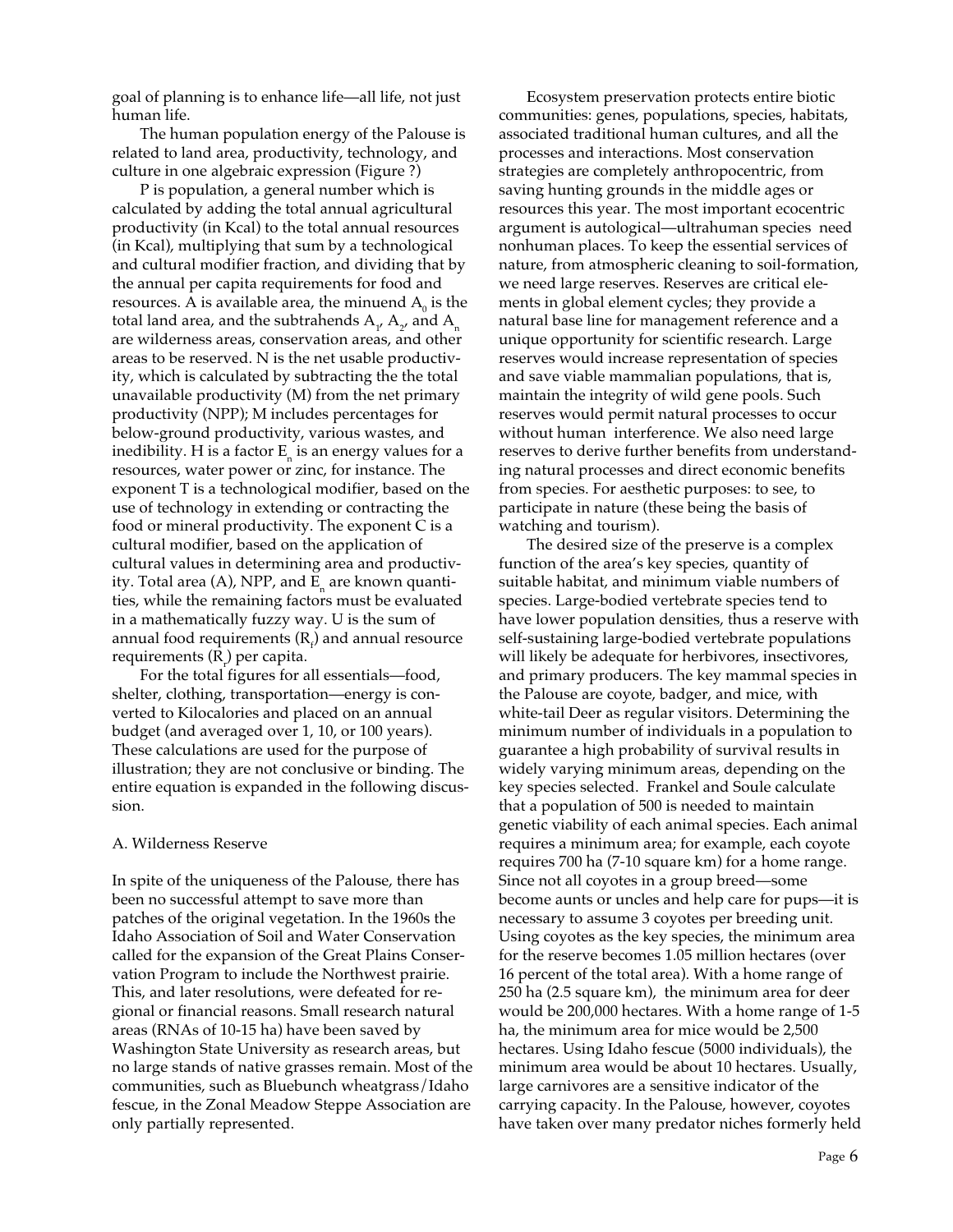by lions and bears, and coyotes have adapted fairly well to anthropogenic landscapes, so preserving their entire range may not be as critical. Minimum habitat protection is necessary for the protection of endangered or threatened invertebrates, which are responsible for maintaining basic ecological processes through predation, recycling, and pollination.

Although there have been debates over whether a single large reserve is better than several small ones, the shape and size of a Palouse Reserve is determined by habitat studies of the unique natural history and conditions. The key plant species to be protected are Idaho fescue and Snowberry, with all their ecological relationships to micro-organisms and arthropods. The large carnivores and herbivores (coyotes and deer) can adapt to more artificial conditions, so their needs may not be limiting factors. The size should be large enough so that species will not be vulnerable to "extinction vortices" caused by genetic or environmental stochasticity. In this reserve, disturbance from farming, grazing, or recreation would probably be the greatest threat.

The recommendation for a Palouse reserve is 1 large area, about 1.1 million hectares, buffered doubly by rehabilitated fields and then by fallow agricultural land (1.3 million hectares), 3 areas of 3,000-10,000 hectares, and 22 satellite areas of 8-25 hectares, which would probably not be buffered. Saving a million hectares might be economically or politically difficult under the current industrial monolith; 1 million hectares is about 17 percent of a region that profits immensely from growing grains and legumes. A 200,000 hectare figure is over 3 percent. As a starting percentage, this might be more likely; it would be less than a sales tax or an income tax percentage increase.

The large areas of the proposed reserve would be laid out on the SW/NE axis with large fingers extending to the NW and SE, to maximize the number of protected NE slopes. Since the winds are predominately from the SW, herbicide drift would be minimized. A range of elevations across areas would minimize the effects of climactic change and the possibility of extreme change is rarely considered in wilderness design. Soils, drainage, and land-use history and ownership would also receive similar considerations. This would allow management for diversity on different scales. The reserve would extend into the ecotones separating grassland and forest provinces; the edge effect would benefit many species. Fence rows could limit access and might even encourage dispersal. For example, small mammals and birds use fence rows for travel and nesting; fences also create microsites for different communities. Daubenmire noted that

slight differences in soil depth and moisture permitted different types of associations in the Palouse; this was especially true around fences, which caused greater dust and snow accumulations. Because local soil conditions result in a wide variety of habitat types in small areas, even small preserves would have a rich flora and fauna.

There is little information on the restoration or preservation of "near-natural" ecosystems primarily native, not subject to major change. In the Palouse, there are probably very few near-natural areas; most are semi-natural (pastures as a consequence of human activity) or artificial (totally humanized with asphalt and exotic species). The Palouse could not be restored to its original state, since many species are extinct, but it could be rehabilitated. There are a number of methods (such as direct planting into de-sodded ground) that can be used to restore species-rich grasslands. The inner buffer zone, being rehabilitated, would be the most expensive to create. The outermost buffer would be managed by benign neglect (despite the fact that many do not list this as a management option). Natural processes, such as fire, wind, or species explosions, would be allowed to operate freely, even if they altered the functioning of the system.

The north-south finger-like shapes for the reserves would minimize the dangers from physical and climactic changes. The greenhouse effect could drastically alter the species distributions in reserves, with the loss of many species. Placing the reserves on heterogenous soil types and topographies increases the chances that the temperature and moisture requirements of species would be met.Simply maximizing the size and number of reserves would enhance long-term survival.

The cost of reserves would be high. Palouse land sells for 2,000 dollars (US) per hectare. The cost of a reserve, for restoration, has been estimated at 20- 140,000 dollars per hectare, depending on the density of planting and the area. The costs of buying, rehabilitating, and managing 200,000 ha could cost 2—4 billion dollars (or 15 billion for 1 million hectares). By comparison, the Forest Service is spending 3 billions dollars to add 35,000 miles of roads in roadless areas throughout the western United States. Larger areas would reduce management costs; smaller reserves in general require more intensive management and habitat manipulation.

#### B. Resources

The Palouse is relatively rich in organic resources. Perhaps the most important one is the living land itself, the ecosystem. The single most important system factor is climate, especially in the Palouse,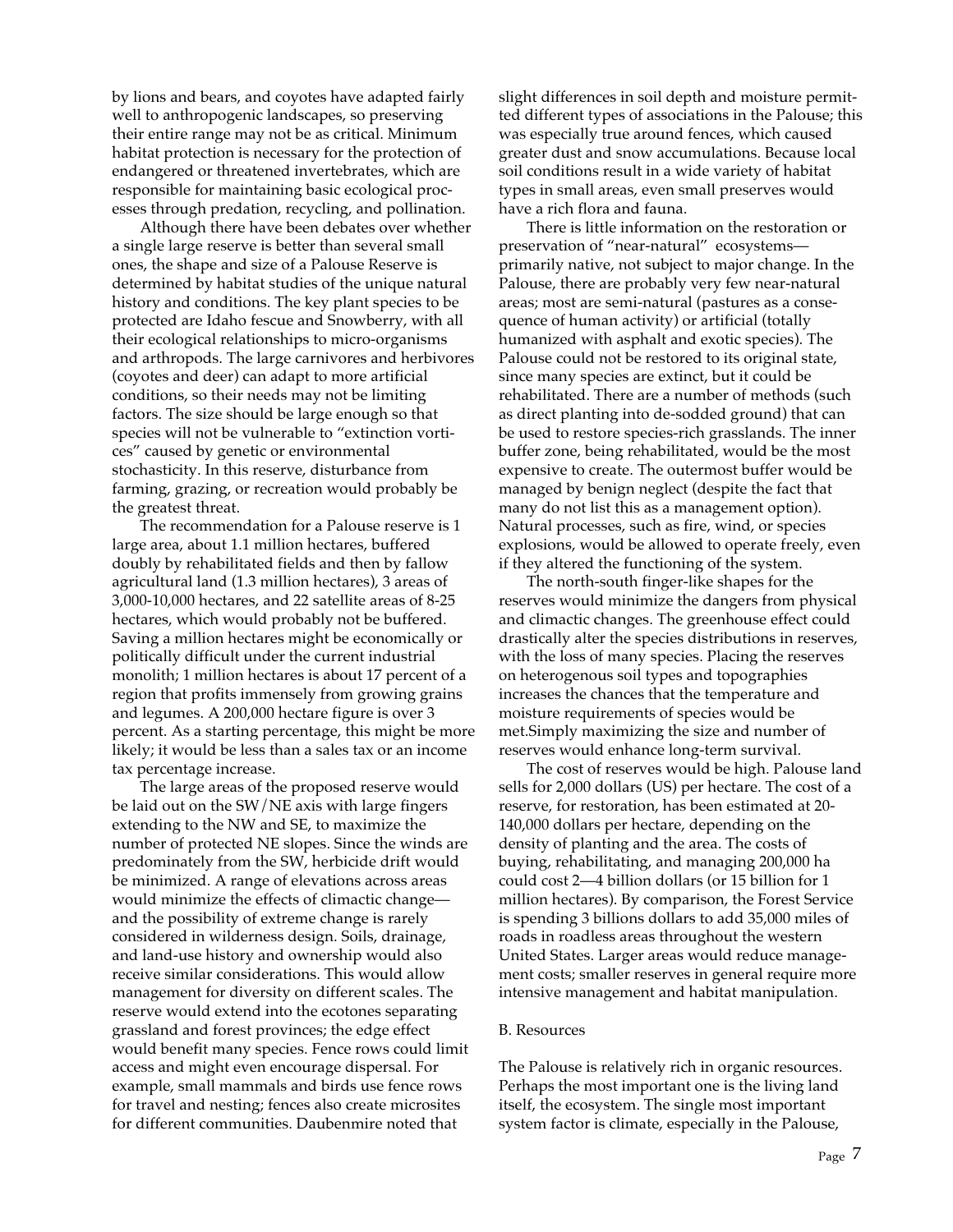which is in the area of marginal rainfall (less than 20 inches) for modern agriculture. The fluctuation of the climate over 10,000 years should also be considered. The Columbia and Snake rivers, which drain the mountains to the East, bring water through the region. We depend on that water (and on acquifers) for drinking and irrigation.

Palouse has large percentage of arable land about 40, while the global average is only 24 percent. We put our buildings and roads over that land. We dig up tons of gravel for roads. We fence off portions for range and plow other areas for crops (see Table 7). We depend on the plants, animals, resources, and energy we take from it.

#### 1. Plants

The Palouse is a grassland, also called a shrub steppe. There are no stands of forest, although there are willows and hardwoods around rivers and streams and the decorative, fruit, and plantation trees that people have planted and maintained. There are relatively few lakes and wetlands; there are few high elevations.

We have converted all the arable lands to agricultural use. In general, according to Eyre, converting wild lands to agricultural use reduces the average above-ground annual NPP by 75 percent. Agricultural intensification also causes fallow cycles to be shortened; a shift from mixed crops to monocropping; and a shift from natural fertility to artificial fertilizers. (To buy pesticides and fertilizers and equipment for applying them, most farmers operate in a condition of chronic indebtedness to financial institutions.) The bunchgrasses and shrubs have been replaced with large expanses of single crops, such as wheat or barley (see Tables 3 and 4).

Much of the productivity of plants is not useable by humans. In lightly grazed short-grass prairies, over 75 percent of the production is underground (83 percent in ungrazed). For example, in the production of forests, 65 percent of above ground production is not used by most lumbering operations (litter, leaves, bark, twigs). Of a dry weight sample of wheat, only 40-45 percent is actually grain. (Of course, much of the straw and slash should be left so that the system can regenerate, and some of it can be used for paper, packaging, and press-board.) Possibly the representative average of unusable material is 50 percent. Taking most of the material is not desirable anyway because mineral nutrients are locked up in plants and are needed for new growth. Complete extraction of plants would result in removal of 30 to 70 percent of the potassium in the ecosystem. Although there is plenty of potassium locked in rock particles, this is released very slowly.

Agriculture is faced with very real limits. The amount of light reaching the earth's surface is a limit that probably cannot be increased safely. Most modern plant varieties have about the same photosynthetic efficiency, anyway, although some varieties have a superior leaf arrangement. Plants would be more efficient if the atmospheric composition were manipulated so that ambient carbon dioxide levels were concentrated; this might be done in greenhouses. Phosphorus is a limiting factor; modern agriculture squanders it, so that much of it ends up in rivers and then the ocean. Available water is also a limit. Many of these limits are not negotiable.

Successful agriculture depends on an artificial climax or sustained successional state. Large-scale farming has some advantages, but even it is more efficient when done by the owners. Small-scale residential ownership is best. The soils have been destroyed, and we may not have the knowledge to succeed at working them. Waste and manure need to be returned to the soil. Smaller farms have started to fertilize by crop rotation and manure. There are successful organic farms on the Palouse and successful small ones that use low-energy methods. Some of these keep many kinds of plants and animals, produce less surplus, use no chemicals, grow adapted crops, and have wild lands. These farmers are closer to ecological harmony: with gardens, fields, trees, bees, fish pond, pasture, forest, and natural vegetation.

Much of industrial agriculture can choose to become more labor intensive and multicrop, and to reduce hybridization and use natural pest control. Farmer education, especially history and ecology, should be stressed. The farmer should have a thorough knowledge of the physiography of the land—soils, crops, forests, pastures, mineral content, microclimate—and study the effects produced by flora and fauna. Sometimes in the Palouse, farmers venture into the ecotones and even into forest areas to grow crops, which ends up costing more.

Many agricultural products, from milk to forests, are subsidized by the government and would be noncompetitive in the market without the subsidy. How would we deal with agricultural supports? Do without? Let true value be charged (3.00 for a loaf of bread)? There are things we can do to make agriculture sustainable and successful:

1. Diversify crops, especially adding drought resistant varieties (the Palouse has drought conditions every summer, worse periodically). Grow wild lupine to combine with soybeans for food. Convert from intensive cattle raising to antelope farming. Grow more varieties of apples (reduce imports of apples from outside the area). Increase self-reliance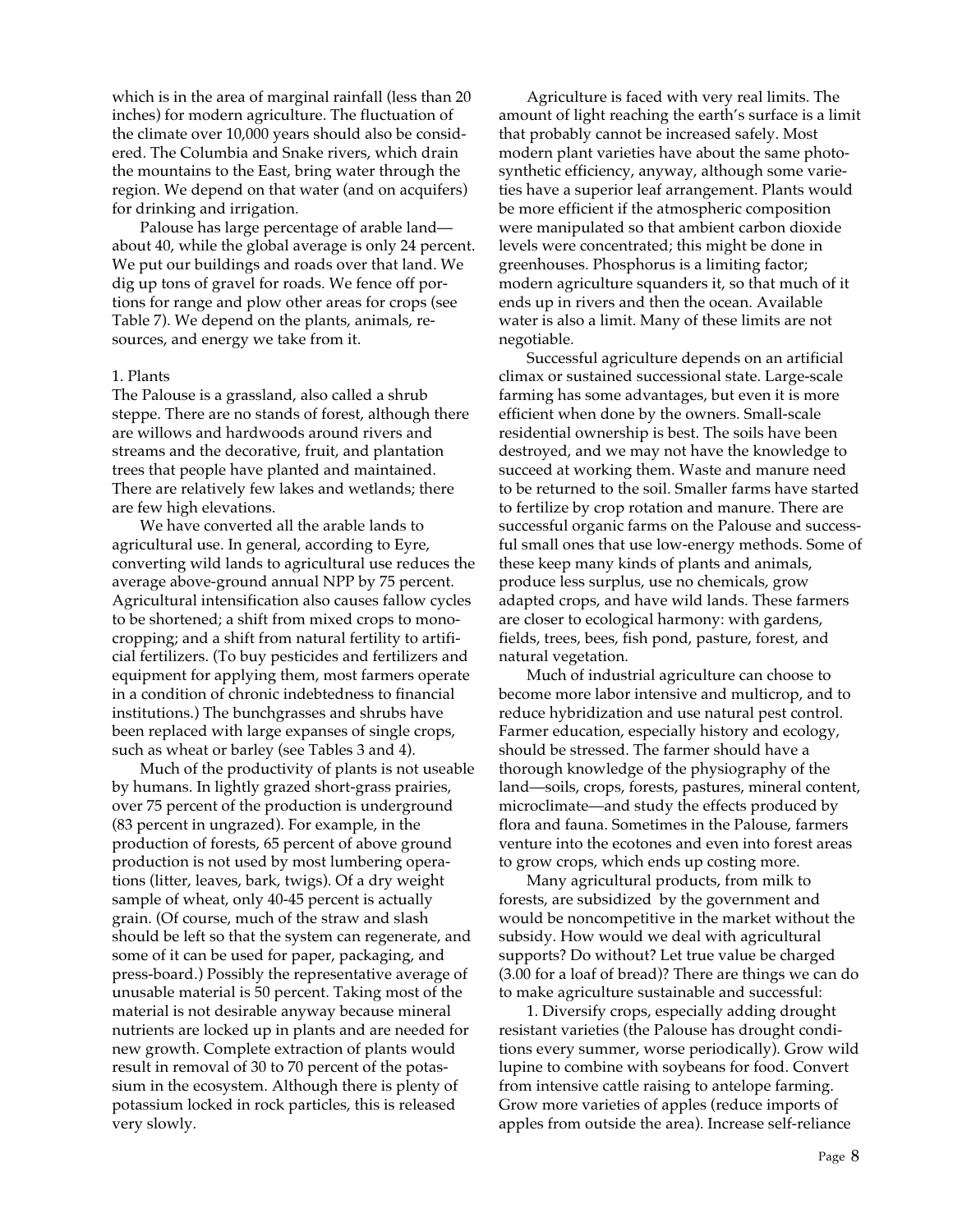on most foods (except those that cannot be grown here (kiwi, oranges).

2. Develop new products from existing crops.

3. Use appropriate technology (solar power, field drilling, organic growing); import less energy, maybe export some. Stress low-input agriculture; low-fertilizer and low-pesticide may result in lower gross sales per area but in higher net revenue per area.

4. Process the crop (sell noodles as well as wheat).

5. Market it ourselves.

6. Form cooperatives, especially for specialized market or low volume products (beets for instance).

7. Create a land trust. How do we protect farm land from pressures of development? As market value as a nonfarm increases? Zoning? Land trust to equalize taxes to farmer? Land trust funded by property transfer tax. The land trust leases the development rights on farmland.

We depend on vegetation for far more than food: it makes up the content of much of our newsprint, construction, furniture, clothing, packaging. Furthermore, with shortages of minerals, many substitutes are expected to be organic. But, our monocrops are directed only to one market.

#### 2. Animals

The original grassland supported good numbers of mammals, from mice and coyotes to deer, antelope, and elk. To some extent they have been replaced by domestic species: Dairy and beef cattle, swine, sheep, and poultry. Livestock in the Palouse numbers over a 1.3 million individuals, over twice the human population. Over 60 percent of the cropland production is devoted to feeding them, and over 30 percent of raw materials to housing and transporting them (for example, it takes 5 to 20 calories of fuel to produce 1 calorie of meat).

Although many animals, such as cattle and sheep are raised on ranges, they often spend months in feedlots being fattened with grain for human consumption. About 95% of this food goes for respiration or ends up as manure. The 95% loss is acceptable when an animal is raised on rough ground or with native populations, antelope for example. Harvesting some wild animals may be a better alternative than agriculture; this would be cheaper than improving the pasture degraded from overuse. Wild species might be more appropriate on marginal soils. Raising food animals may be acceptable using wastes and scraps that contain recoverable food, but it is not acceptable using whole grain crops or on free range. Many animal foods could come from sources unappetizing to humans, such as insects or algae. Harvesting algae directly for food is

possible, but has high processing costs and poor flavor and low acceptance.

#### 3. Energy

The Palouse has sunlight, water, and wind; it also has small amounts of coal, gas, and oil, but not nearly enough to provide energy to residences and industries. Hydroelectric power is well-developed. Wind and solar energy are very abundant but not very well-developed. Power is available from several nuclear power stations (see Table 5). The research and production of nuclear energy has resulted in over 20 hazardous waste sites being located in the Palouse. So far, over half of the energy production in the Palouse—that from water power—is intermediately renewable. The big difference between energy resources and energy use is the quantity of imported oil (172 trillion kilocalories).

Energy use is increasing 3 times faster than the human population. Much of this energy is used in food production. For instance, an estimated 1,250 liters of gasoline (equivalents) are used to feed one person per year. (If the known reserves of fuel were spent for the earth's population at this rate, they would be exhausted within 13 years, assuming no use for any other purposes.)

Agriculture requires excessive energy. Catering to our refined tastes for flawless Platonic-form fruits, industrial agriculture has invested more energy in growing, packaging, shipping, and marketing apples, for instance, than the energy we get out of eating them (the ratio is about 2 to 1—for grains like wheat the ratio is 1 to 4). For some crops, such as brussels sprouts, the amount of energy used exceeds the energy yield by over 30 percent. Other crops, such as dry beans and rice, use almost as much energy as they yield. Energy for crop production is of two kinds: that to increase yields (through hybrid seeds and fertilizer) and that to reduce human labor (using tractors and drying rigs). The latter needs to be reconsidered.Effective use of human power in the U.S. could produce the same high yields, but using only 25 percent of the energy employed.

Technologies require energy. To produce 1 kilogram of phosphorus takes 3,200 kilocalories, including mining and processing.To produce 1 liter of fuel takes 10,000 Kcal and to run a tractor for an hour uses 90,000 Kcal. To build the tractor takes far more. The industrial revolution increased the quantity of energy, but decreased the variety of energy resources.

Energy generation itself consumes the greatest percentage (36) of energy. The main uses of the remaining energy are motor traffic, manufacturing,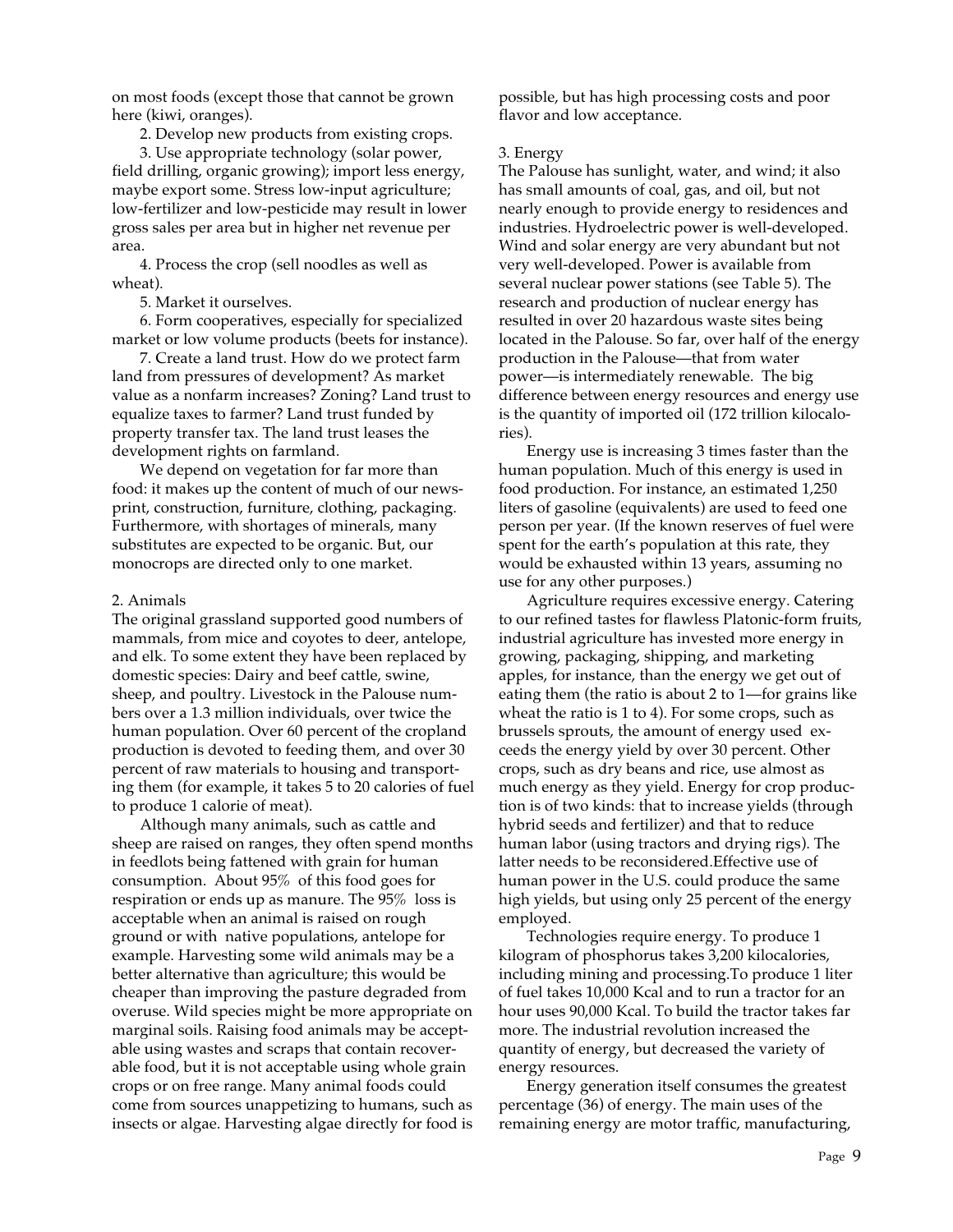and residential and commercial heating. Manufacturing is a heavy consumer; it includes: pulp and paper; primary metals (cars); nonmetallic products (plastics, shoes); and chemicals. Some of the energy crisis could be avoided by using less consumptive settlement patterns and natural energy utilization.

The public service function of nature provides free services to humanity that are essential to civilization. But when the free services are overloaded and breakdown, we have to pay for the repair. Further increase in flows of energy through technology will significantly reduce the capacity of the earth to support humanity, even large-scale fusion techniques. The overuse of nonrenewable resources can destroy renewable ones.For example, if acid rain from burning fossil fuels continues in the west, the primary productivity of Idaho forests may be reduced by a net 10 percent due to rising soil pH. This is the equivalent loss of energy from power of 15 1,000 megawatt reactors.

An analysis of energy supply possibilities is needed to recognize the consequences of actions in terms of resources. Terrestrial energy is the stock, solar energy is the flow. There are asymmetries in energy balances, from relying on the stock. The future offers less stock. There is a far greater flow of solar energy than stock.

Technology could be developed to tap the flow. The stock should be kept for transitional changes, rather than being burned up mall-hopping (a favorite sport and occupation in the Palouse). In all processes in which energy is changed, some of it becomes unusable (diffused and very difficult to harness, according to the second law of thermodynamics). We should reestablish earlier energy patterns for the region, and use combined systems of wind, water, solar, organic, and fossil fuels for energy. Depending on water power for a time is acceptable, but even damssilt up. Singly, these sources may be inadequate, but as a mosaic they could meet decentralized needs. The energy pattern should be pieced together organically from the potentialities of a region. Consumption and production of energy must balance safely.

Energy demand has resulted in the use of high risk sources. With nuclear power, the burden of proof for safety is on the agencies themselves; its use in the absence of complete assurances of safety places unnecessary risk on future generations.Even with inefficiency, there is no need to use high risk energy generation. Buckminster Fuller claims that by using only proven energy resources, only proven technologies, and only at proven rates, within ten years all of humanity could enjoy an energy income equivalent to the United States in 1960, and nuclear and fossil fuel energy could be phased out during

that time. With efficient homes and electric transport, all of the area's energy needs could be met by established water power, which is estimated to be half of the potential.

Passive solar heating would be adequate for individual buildings. Photovoltaic cells could provide electricity and power cars. Local energy projects using geothermal sources, winds, or the sun are preferable, since their operation does not introduce new material to local cycles. All of these sources would be characterized by a small scale.

Perfect activity leaves no track behind it. Energy production should leave as few tracks behind it as possible. Nuclear fission leaves burning, long-lasting tracks. Burning organic fuels leaves pollution and sickness. Even large scale solar projects, extraterrestrial or earth-based would shift large quantities of energy around with unknown consequences; the sophisticated equipment involved would also cover large areas. Any concentrated energy use for large human populations and manufacturing may be too much. Even wood-burning stoves are causing pollution. Small-scale, nonpolluting activities would leave the fewest tracks.

#### 4. Minerals

Because the Palouse rests on large deposits of basalt, its mineral wealth is limited. The basalt itself is valuable and useful, however. It can be crushed as a component of asphalt, used as building stone, especially in a tree-poor area, used for landscaping, and extracted into fibers—which are strong and flexible and could be used for reinforcing concrete or substituting in pipes, insulation, and even vehicles. Research onto other uses should be well-supported.

Other rocks are present: sandstone, siltstone, granite, limestone, and diatomaceous earth. A number of metals can be found and extracted: gold, magnesium, and copper. A few others are accessible: lead, zinc, tungsten, manganese, iron, magnesium, and nickel. The most common are listed in Table 6. There is some oil and natural gas, but not enough to currently keep the region going for even a year.

Virtually 100 percent of aluminum and manganese used has to be imported from overseas. Cobalt, copper, platinum, tungsten, and zinc—minerals used in advanced or strategic technologies (in alloys, catalysts, magnets, and electronic devices), are absent in large quantities, and must be imported from other regions in the United States or from outside. If no substitutes are possible in electronic equipment, then these minerals have to be acquired through trade.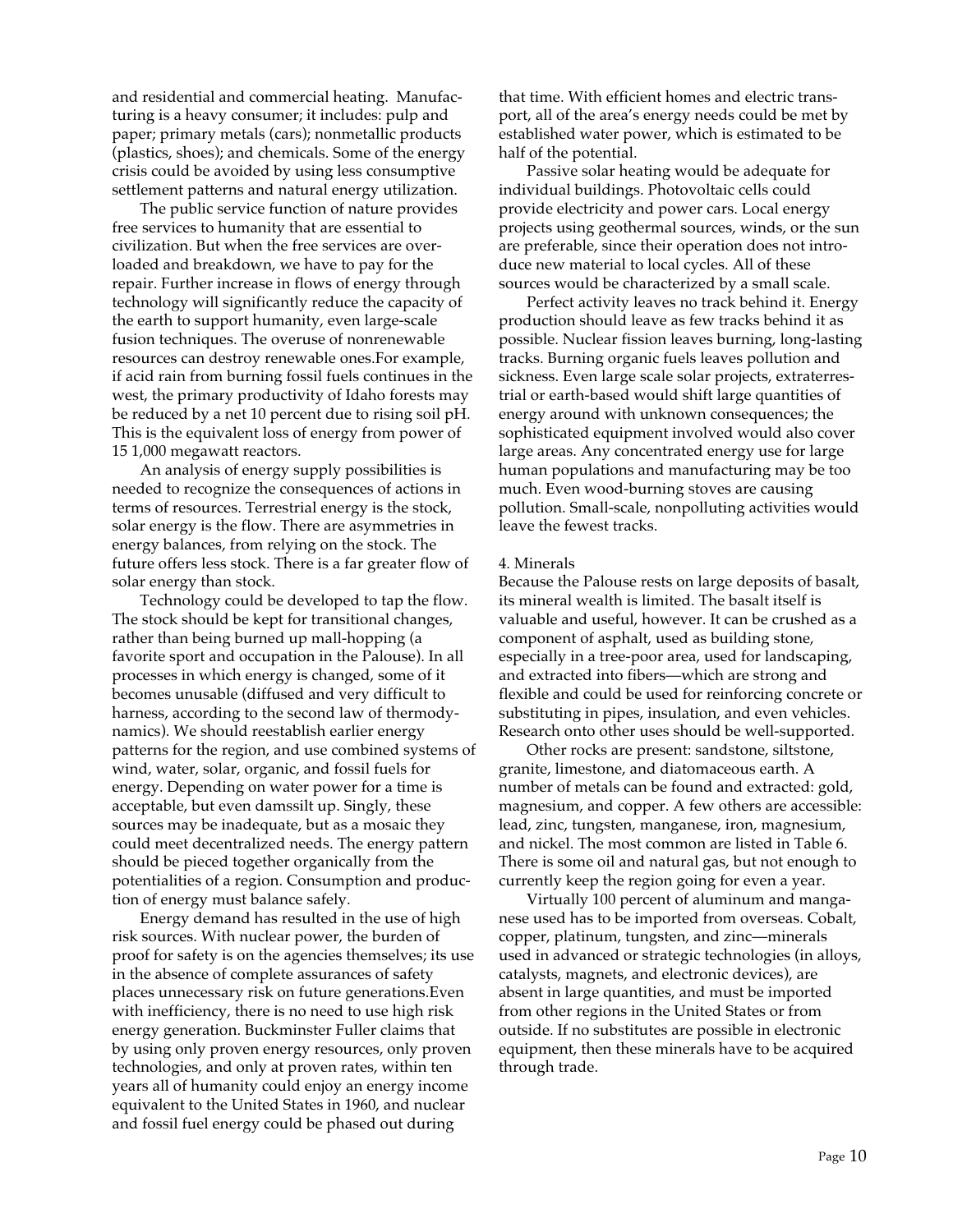#### *Human Population*

#### Current Figures

The population of the Palouse is currently over 682,000 people (see Table 8 for a breakdown of the numbers). Most of these people live in cities, from Richland to Spokane. That does not seem like a large number of people when compared to the urban areas in London or Hong Kong, but it is far larger than the archaic population. Several trends are evident: A long-term trend to larger cities, and a more recent movement from cities to smaller towns and rural farming communities.

#### Calculated Goals

Is 682,000 too many? How many more could there be? Is this number above or below some maximum carrying capacity? There is a maximum carrying capacity for this region, as well as an optimum. The carrying capacity is the population sustainable on a long-term basis of renewable and nonrenewable resources. For humans, this capacity must include domesticates, as human equivalents, since many domesticates compete for protein consumption. Domestic animals can extend the carrying capacity somewhat, since many of them consume agricultural wastes or use lands marginal for agriculture, but they are not as efficient as wild populations. Technology can expand the carrying capacity to some extent, with higher yield crops and resource substitution, but also it reduces the capacity with unforeseen effects, from the use of pesticides, for example. War and social disorder would also reduce the ultimate capacity. Furthermore, the capacity decreases as the per capita use of energy and resources increases. Carrying capacity calculations often just consider food energy, but all needs—clothing, shelter, transportation, information generation, aesthetic satisfaction—must be included.

A number of assumptions are necessary to calculate an optimum. Calculating a population based on plant productivity is relatively simple. The Palouse could support probably a maximum of 2 million people. However, considering the need for resources and the ubiquitous Law of the Minimum, the maximum goes down rapidly. J. von Liebig's 1863 law of the minimum describes a critical minimum, under steady state conditions, of a chemical material needed for growth and reproduction. Economists have claimed that the minimum does not apply in a growing system; alas, our system has been growing through transformation and not real growth.

H. R. Hulet pointed out that a population as a function of wood production would only be 80 percent of that calculated from food production and the Palouse has far less wood than the continental average. Furthermore, the population would be even smaller as a function of energy and fertilizer use rates. The rate of aluminum use would support only 40 percent as many (800,000). More importantly, these rates are not sustainable, being based on high American standards of consumption. A lack of some resources is not necessarily limiting, since we can trade with other areas that need wheat or peas.

The current high levels of population, at a high range of standards, can only be maintained through the constant takeover of natural habitats for arable land, or through the drawdown of fossil fuels, or by economically cheating the poor and powerless. Since the quantity of wild lands and fossil fuels is quite limited, either human populations must adjust to renewable resources or technology must provide substitutes, to avoid an eventual population crash.

Eugene Odum suggested using land area as a measure of human carrying capacity. The minimum per capita acreage requirements, with a temperate area like Georgia as a model for a quality environment, is just over two hectares (5 acres). The percentage of areas is broken down in Table 10. The natural areas are based on minimum space needs for watersheds, as estimated by land use surveys. Foodproducing land includes acreage for domestic livestock. Using Odum's technique for the Palouse, assuming that wilderness area has been considered in the calculation of natural areas, and converting for the differences in productivity of ecosystems (the Palouse is only about 40 percent as productive), the population calculation comes to 1.5 million people. This figure, however, does not include trade land, that productivity needed to trade for necessities, such as metals.

Furthermore, the population of the Palouse depends on the limiting factors of the earth, those scarcities which could be traded between the regional populations, and each regional population having a percentage of that ultimate limiting factor (maybe phosphorus or manganese)—the percentage distribution to be determined by the regional productivity available for human consumption. Restated, the Palouse may have enough food for over a million people, but it does not have enough wood to build them houses or enough steel to build trains; therefore, we would have to trade food resources for mineral or timber resources, assuming that other regions are able to trade.

Samuel Eyre also devised a common denominator to consider organic and inorganic assets together. He assigned a nutrition equivalent unit to weights of metal, but this calculation depended on a dollar value for food and minerals. For example, assuming the daily standard adult human nutrition require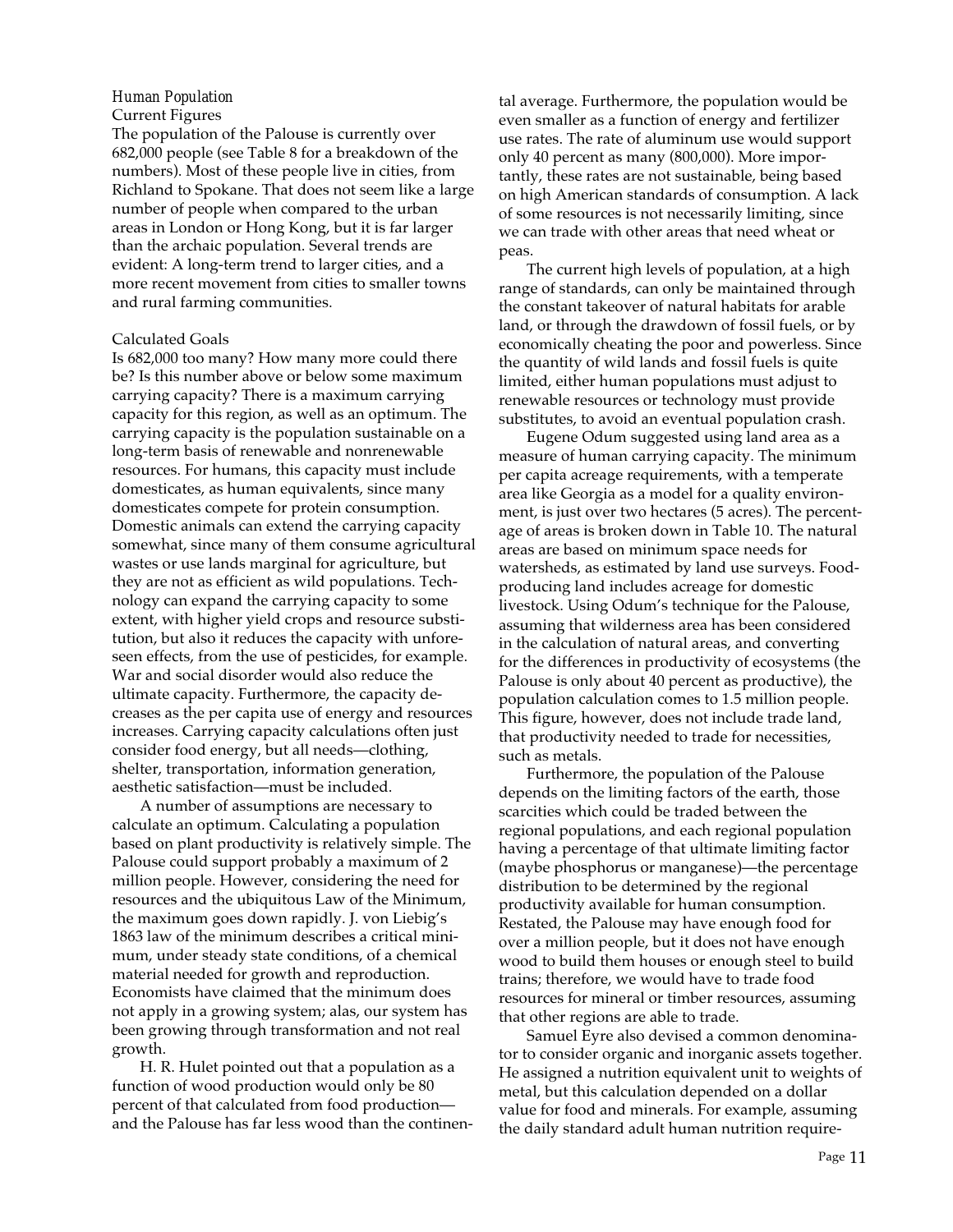ment of 3,000 kilocalories, money income from minerals can be expressed in terms of annual nutrition units. Assuming that wheat releases 4 kilocalories per gram and is 10 percent cellulose and 15 percent moisture, then 1 kilogram of wheat yields 3,000 kilocalories, conveniently equal to the daily food requirement of one human being. One metric ton of unmilled wheat is equivalent to the annual food requirement of 3 people.

Assuming that aluminum sells for \$1122.00 per metric ton and wheat sells for \$109.00 per metric ton, 1 ton of aluminum costs the same as 10 tons of wheat (see Table 13). If it takes 13,000 tons of aluminum to meet the needs of the current Palouse population of 682,000 (about 0.02 metric ton per person for cars, wiring, and cans), then we need to trade the monetary value of 130,000 tons of wheat to get it—enough to feed 390,000 people! And that is 390,000 fewer people than the area can support if we need to have aluminum things.

Population carrying capacity can be formulated using the net primary productivity (NPP) of the system (see Table 11). Following Odum, that only 30 percent of the area should be used for producing food, the maximum agricultural area is set at 1.8 million hectares (the current use in the Palouse is actually somewhat less). Following Lieth, but averaging over the entire ecosystem, we estimate the grassland productivity at 1,200 Kilocalories per square meter per year (or 12.5 million Kcal per hectare per year); for energy-subsidized cultivated land, we take a mean of 4,000 Kcal per square meter per year (or 40 million Kcal per hectare per year). And, of that productivity, 75 percent is unavailable for harvest (60 percent is underground, 5 percent taken by pests, 10 percent used for respiration and reproduction), 65 percent of the harvest is inedible, 80 percent of the edible is lost in process, and 25 percent of the processed food is not consumed leaving only 10 percent of the original productivity to nourish people. Thus, the gross productivity for the Palouse is 36 trillion Kilocalories per year, but only 3.6 trillion are available as food energy. Since every adult human being requires 3,000 Kcal per day (or 1.1 million Kcal per year—see Table 9), the maximum number of human beings, assuming that all other needs are met, is 1.27 million. Of course, food is not enough. We need a large quantity of calories for trade and luxuries. Assuming that other surpluses and deficits cancel out, for instance excess energy from water power for cotton for clothes or basalt for lumber, and balancing only agricultural productivity and aluminum needs, we get a population of 880,000 people.

The advantage of primary production as wealth is that the wealth is sustainable—plants are renewable and minerals can be recycled. One disadvantage is that the net community production (NCP) is not considered; NCP takes all of the food chain into account—the millions of other species. Furthermore, dollars are used instead of human work units using human work units, the number of hours of labor to produce a standard measure, would make wheat and aluminum much closer in price. Also, the technological production (in integrated greenhouses or algae farms) of food is not considered.

It is possible to calculate a sustainable population using NCP instead of NPP (see Table 12). For temperate grasslands, NCP may approach 60 percent of NPP, although 30 percent is much more likely and 25 percent is used for the Palouse. The population calculation for NCP results in 317,000. These population figures have been maximum for the productivities. Because the climate is variable, the ecosystem is ever-changing, and humans have unforeseen effects, we should strive for an optimum number, which we could arrive at through an arbitrary multiplier like .5 (Wittbecker, 1981). Assuming the multiplier is 50 percent, the optimum population becomes 159,000, obviously less than our current population. This multiplier is considered as part of the cultural factor.

Each way of calculating a population has become more comprehensive and cautious and has resulted in a smaller population. The target population for planning depends on how cautious we are. Should we gamble and go for more people? If we calculate the maximum wrong, we break the system, and we do not know how to repair it. On the other hand, we might approach some minimum. The likelihood of this possibility is low. The Indians did not approach it at 50,000. The minimum number for genetic health, for the entire species, could be 5,000 individuals. For a guarantee of fertility, 50,000, and for a minimum for social contact, again 50,000.

#### *Resource Use by Population*

Just as important as any calculation of the population in an area is the rate of resource use by that population. Grasslands were the basis of early civilizations, and few regions have been altered as thoroughly or as devastated by human occupation, by overcultivation and overgrazing. Using too many resources, such as water and timber, too fast can make deserts.

We are digging up metric tons of minerals per hectare. We are draining the aquifer for our irrigation; and the Palouse is in the top ten areas in the United States for amounts of irrigation. We are mining the soil for everything it has and letting the rest erode (see Table 14). The Palouse is subject to moderate and severe erosion, with from 25 to 75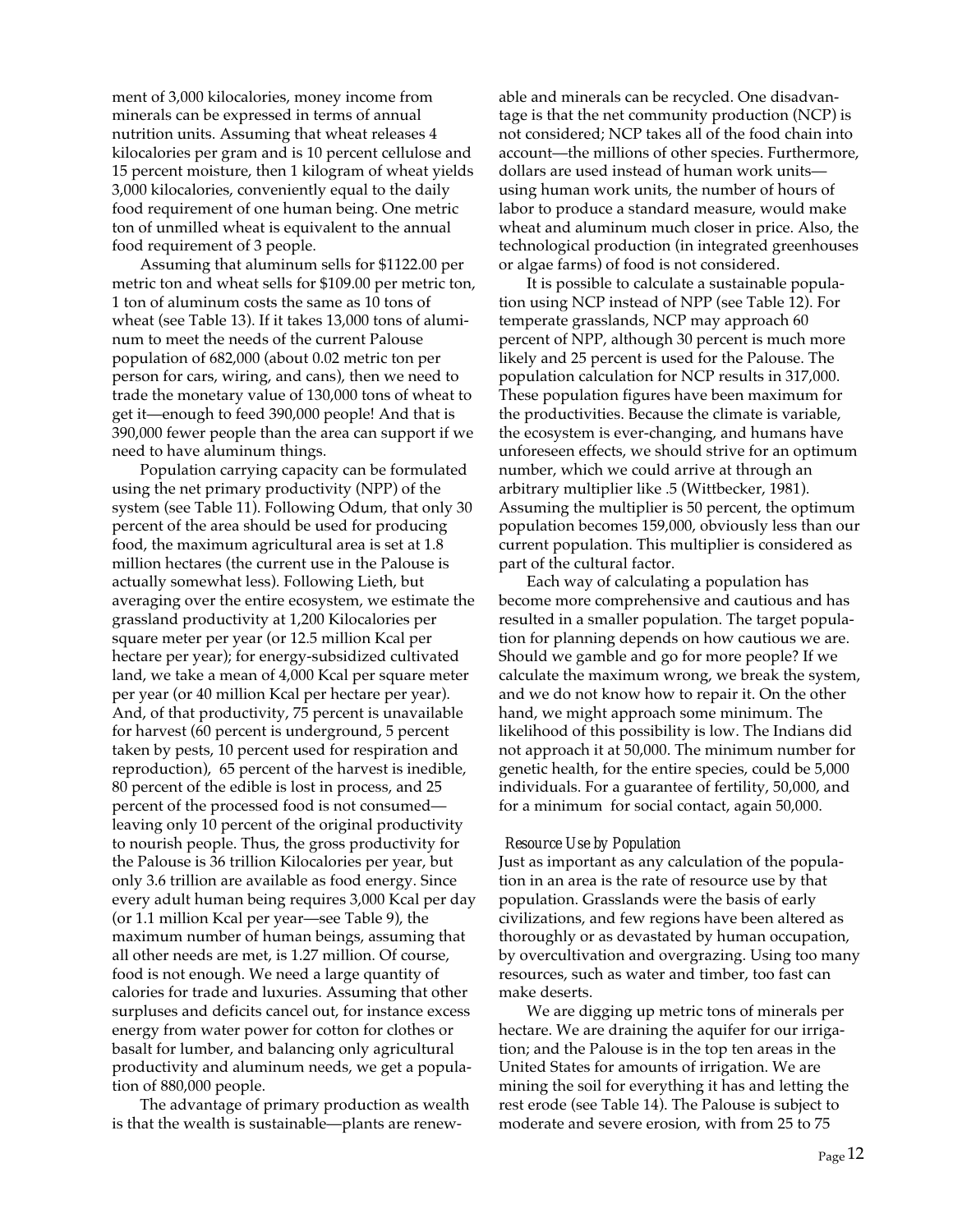percent of topsoil lost and over 75 percent in many areas. This percentage represents hundreds of million tons of top soil lost annually and thousands of hectares of agricultural land degraded through erosion annually.

We are using 10 to 30 times as many resources as the Indians did 200 years earlier. Are we 10 to 30 times as happy? Indigenous peoples did not use resources at an accelerating rate. They were limited by their technology, but more importantly by their wants, as taught in myths and stories. Our high rates are clearly unsustainable. The difference is in our technology and values.

#### The Impact of Technology

Technology can be used to expand or contract resources. Technologies have the capability to minimize the use of resources, but they also have negative effects. Breeding, fertilizer, pesticides, and modern equipment have certainly increased agricultural production, but the negative impacts of genetic loss, soil degradation, erosion, and pollution decrease actual and potential productivity. When all factors are combined, and total energy cost is compared with energy production, the result is disappointing and does not compare well with traditional methods, using draft animals and human labor (Wittbecker, 1976).

In another instance, technology has greatly increased the kind and quality of materials used for buildings and machines, especially aluminum and other light metals and silicon constructs. Yet, the scale of technology produces pollution that reduces the productivity of natural and agricultural systems. Unbridled, unconscious technology has given us benefits, but only at the cost of irreplaceable stocks of energy and environmental degradation. Instead of expecting technology to triple or quadruple our wealth, it is more likely that it has barely had a positive effect. Making technology appropriate, responsive, and conscious may go a ways to increasing its positive impact. Two technological processes are especially important, substitution and recycling.

Substitution is one way to avoid shortages of resources. For instance, petroleum products have substituted for rubber from trees for many uses, including tires; aluminum, relatively abundant, is substituted for copper, even though its electrical properties are less desirable. Plastics, also from petroleum, are used to substitute for wood, leather, and metal in many industries. Some substitutions may temporarily ease pressures on biological systems, but they depend on the supplies of petroleum, a practically nonrenewable resource. Therefore, in considering substitution, we should concentrate on materials that are plentiful and local rather

than scarce or remote. Basalt is a good example. Perhaps wheat chaff is also. There are not substitutes for everything, so there must be a minimum of irreplaceable stocks. Recycling is well-established in larger towns. Waste is still dumped in the many landfills throughout the region, although the quantity of waste per capita may be declining with awareness and recycling.

New technology has been a primary force for change for decades; but some technologies, like computing or genetic engineering, may lead to opposite effects from the intended ones. The use of new tools may have unexpected effects. For instance, mass-produced computers may lead to individual autonomy, as well as invasion of privacy. New energy technologies could have the same effect. Small-scale water power plants could lead to decentralized living; or energy-saving devices could result in more energy being used.

#### *Choosing Technologies*

We assume that improving human lives requires new materials, machines, and techniques. But, we do not have measures to judge whether technologies are beneficial or harmful. We could start questioning technology: who it benefits, what the negative side or cost is, how it fits in a network of technology, and how can it be reversed if necessary. We could assume that technological changes are always somewhat harmful and study them for a long time before implementing them. Technology is not neutral or value free; there are inherent social consequences.

Personal transportation, for instance, is problematical, especially cars. In a similar ratio to livestock, the number of vehicles in the Palouse exceeds the number of people, contributing disproportionately to air pollution, acid rain, and gases that contribute to ozone depletion and greenhouse effects. By allowing changes in distances and by forcing dispersed needs, the car becomes indispensable. Nor have we considered what changes in social mores and even physical health result from our embrace of the car. Trucks and planes have become romantic as well. Perhaps we should consider restoring and expanding rail transportation in the Palouse, then adding bicycle and walking paths. The number of paved surfaces, however, must be aligned with land use.

A favorite Indian pastime was the telling and retelling of stories. Television also has repetition, but not the same depth of involvement. Radio stimulates images in the way books do, because neither impose images, although neither of these forms may be as involving. We have assumed improvements in technology are improvements in human existence,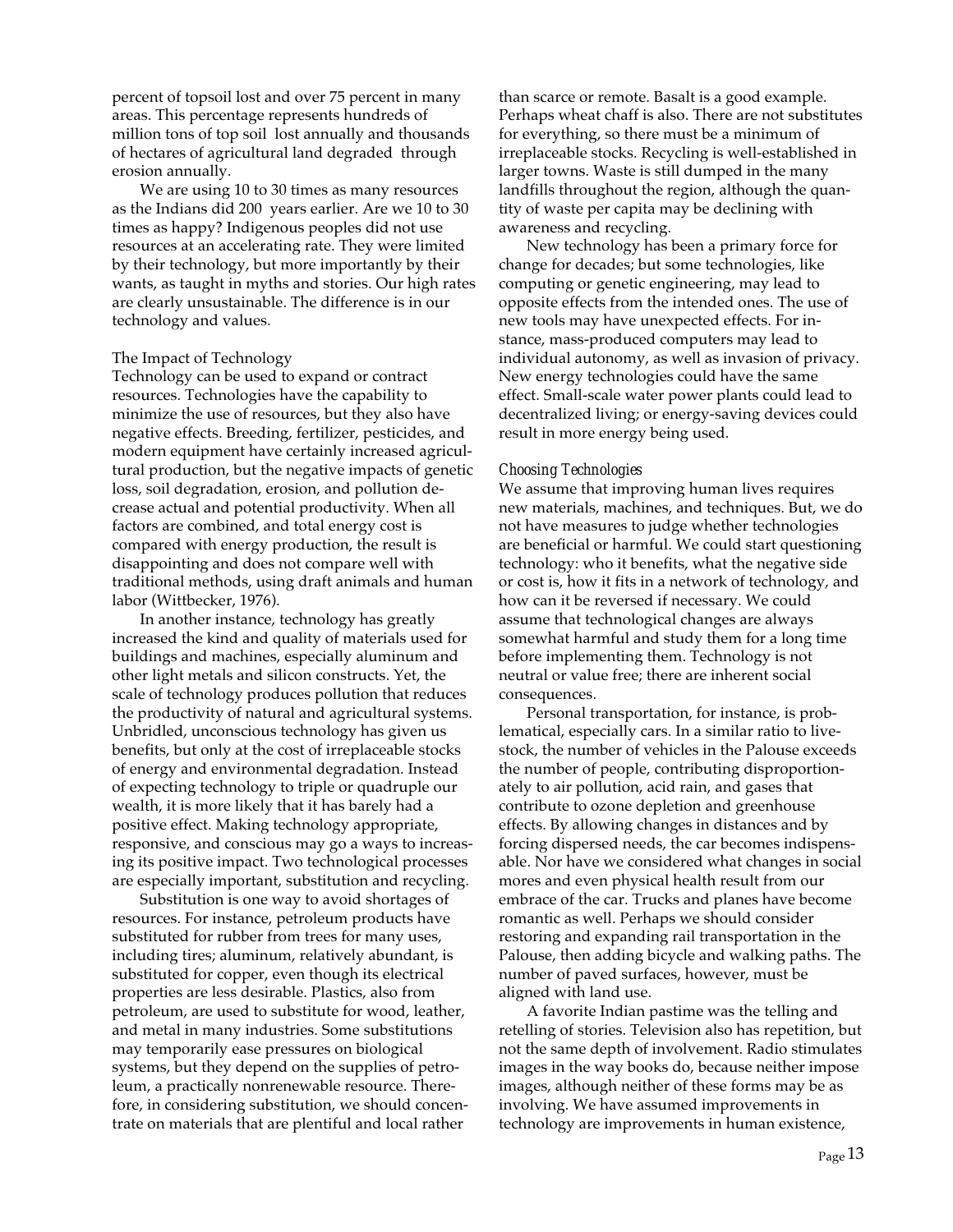but we must examine them constantly, if we are not to lose some of the characteristics, such as empathy, that we value most highly. Some communities may wish to examine cars, computers, and television, and eliminate them or modify their use.

#### Limits to Nature and Technology

The earth is finite and its resources are finite for human purposes It is very difficult to quantify the limits exactly. We do not know what the limit of productivity that can be taken over is or what the limit of energy use is before a system is disrupted. Nor do we know the limit of interference in an ecosystem to avoid collapse. The trend is towards increased disturbance of natural systems.

The Indians had limited energy sources, but were able to change or move to avoid declining marginal productivity—this was only temporary as the region is finite. Now we have fossil fuels, but have not learned the lesson of limits. Every case involving growth is only temporary.

Within unknown limits, we need to establish a pattern of use that is sustainable and flexible, leaving other possibilities open. Mineral resources, like aluminum and copper, although finite and nonrenewable, may have indefinite cycles of use. Resources are used more efficiently, but then there are fewer reserves or flexibility in allocation of resources.

Technological multipliers are efficiencies that allow a limited increase in the carrying capacity of the entire ecological system. The load on the system can be expressed as the resource demand multiplied by number of people. Trade diminishes some resource or food capital, but can be used to avoid some minimums. The Critical Minimum is a factor limiting carrying capacity. We do not know what it is. Assigning a multiplier to the effect of technology is difficult due to the contradictory impacts of technology; it is estimated at 1.2, which is to say that technology has an overall benefit.

### *Cultural Values*

There have been two cultural patterns on the Palouse. An archaic one that offered tribal egalitarianism and limited impact and a technological one based on republican democracy and industrial consumption. The first could not compete against the second, but it has not been completely eliminated either. The monoculture of coke and cars tends to overwhelm the subtle adaptations of the Nez Perce, for instance. A coherent culture provides a secure platform for exploration and openmindedness; it provides criteria to judge the 'special effects' like television. A conscious culture, perhaps with elements of native American and early American traditions, with appropriate technology and knowledge, could improve and guide the culture of the market place; television, as does telephone and radio, unites people through information, but a common culture is indispensable for uniting their hearts.

Athelstan Spilhaus suggests that a good index of the quality of life is the number of choices or alternatives a society provides for its individuals. Western culture has valued the pioneer life of the individual—independent, self-sufficient, free to choose different life styles—but with more people, the choices are being subtracted. The more we value open spaces, the fewer people the area can support and still have the open spaces.

It may be that the Indians of the Palouse require 10 times the space as rural settlers; and, it may be that these settlers require 10 times the space as their urban counterparts. Or, it may be that people would prefer to have more discretionary time and less work time, as was possible in archaic societies.

There are numerous advantages of way of life of Palouse Indians: fewer working hours (about 4 per day); more leisure to talk, sleep, engage in rituals; a diverse and healthy diet; deliberate underproduction, below the maximum levels; deliberate control of population growth below maximum levels; and deliberate under use of resources, resulting in small ratio of people to resources. Subsistence economics means simply that surpluses are not accumulated. This might make them more vulnerable to food shortages, although the ratio reduces the possibility; furthermore, industrial cultures have far higher incidences of starvation. Our industrial culture is approaching a form of subsistence now, in the sense of a source or minimum of necessities—we cannot leave after we have eroded the soil. Perhaps we will be less tempted to exploit the land for short-term profit, since we have to remain after the profit leaves.

The greatest happiness for the greatest number could be achieved by devising a measure of quality of life from the accumulated wisdom of nutritionists, medics, psychologists, and sociologists. It could yield an optimum quantity and quality of the commodities of life: how much space, how much food, how much air and water. But would that be enough? Indicators of the quality of life cannot all be expressed numerically; they are elusive. Quality depends more on the spirit of the society than a count of material possessions. Even orthodox ecological criteria are not adequate to evaluate the quality of a particular environment for human life. Nevertheless, we can try to assign a cultural multiplier to our aesthetic and support space needs; it is estimated at 0.83, which means that the industrial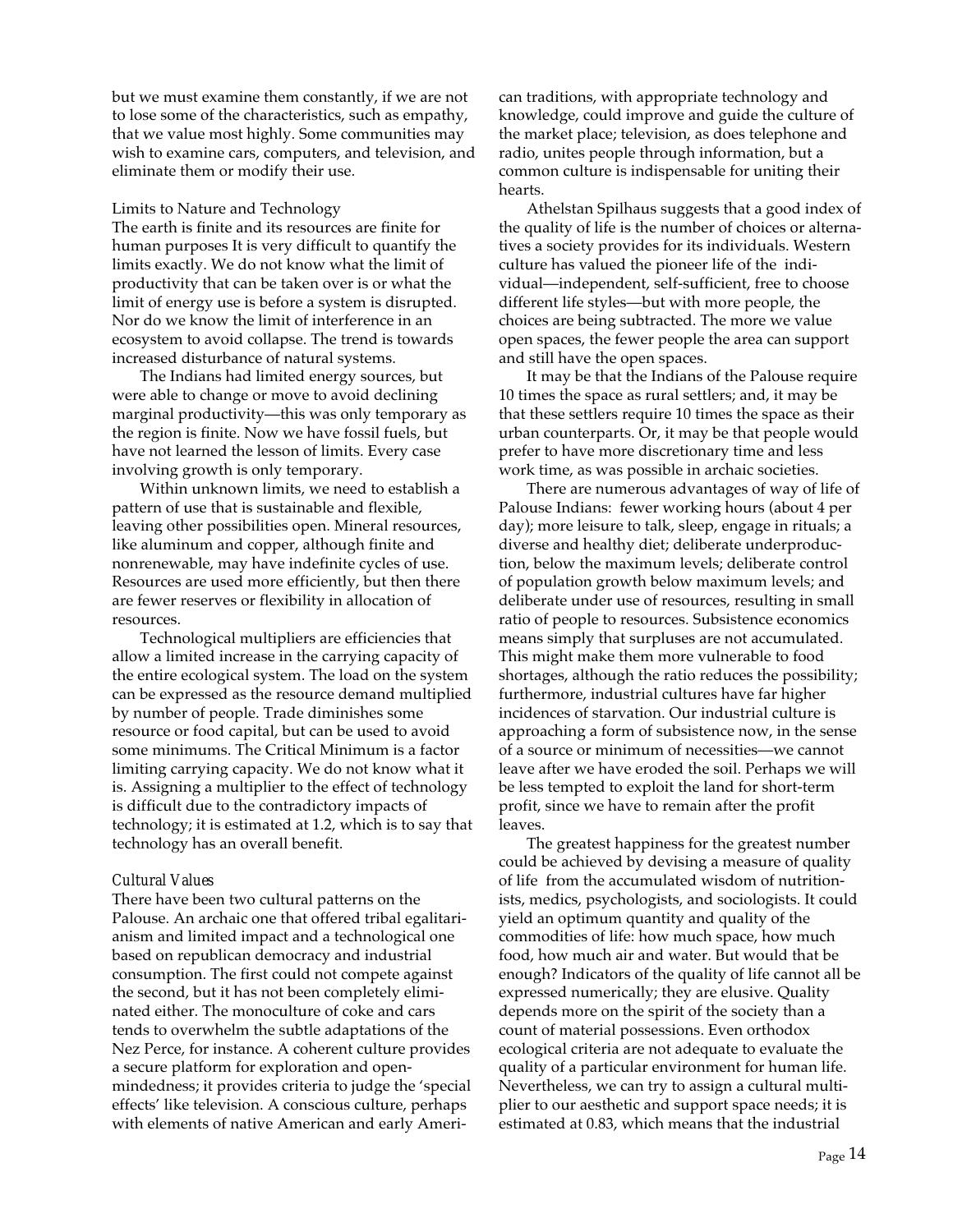culture does not satisfy our frontier mentality.

#### *Summary for the Palouse Model*

Ultimately, our cities depend on agriculture, and agriculture depends on wilderness—for recycling, pest control, genetic diversity, soil-making, and water purification, among other things. Our cities depend on cultures for their vitality, and cultures depend on wilderness for their context and imagery. Therefore, we must preserve wilderness areas and cultural knowledge first.

The findings of the plan can be summarized as follows (refer to Table 15). Replacing the general numbers and evaluating for P gives 570,000 people, less than the current population. The optimum energy rate is about than half of the per capita current rate (about  $1.0 \cdot 10^7$  Kcal); at the current rate, with its dependence on large quantities of imported oil, the Palouse could afford less than 300,000 on a sustainable basis.

The Palouse has adequate resources to feed and care for its current population—at a reasonable level. The rates of use of energy and some minerals are far too high. Our demands and values are not related closely enough to the particular beauties and limits of our home ecosystem. We have to fit our goals within the limits.

#### **Other Considerations**

#### *Economic Things*

#### Economic Goals

An economics based on ecological understanding would have many different assumptions from our current economics. For instance, the capital of an ecosystem would be its physical environment and its gross primary productivity; interest would be the net ecosystem productivity. The production percentage would be the amount necessary to keep the ecosystem healthy. Cultural capital would be the wealth of human knowledge about environments, and cultural interest would be experimentation.

*Expanding Capital*. Traditional economics has a three capital model of human wealth. Land, labor, and manufactures. Clearly, this is not adequate; the definition of each kind of capital needs to be expanded. For instance, land is the entire ecological system, complete with other species and biogeochemical cycles, preserves, as well as agricultural areas, resources, and artificial modifications like dams. And labor depends on the traditional capital of a culture, the beliefs and myths and rules for behaving, the institutions. Manufactures themselves depend on culture and land (resources), as well as on technology.

*Diversifying Institutions*. The simplest economic transactions were between individuals who gathered food or made tools and then traded. With the increase in specialization and complexity, came individual traders, then guilds, and finally corporations.

The Palouse has several universities, many farms, numerous small businesses, e.g., clothing, food, and hardware stores, automotive repair, and lumber yards and construction companies. Many of the stores in the Palouse are owned by large national or international corporations, resulting in an outflow of money. Many universities and farms depend on money from external sources, including the federal government. We could implement ways to keep money circulating in the area; sometimes this can be done by simply buying locally, but more ambitious solutions, such as local barter "bucks," are also possible.

# *Stressing the Development of Wealth Over Growth*.

Economics has always been concerned with measuring wealth. Wealth once meant tangible things, land, ships, houses; then labor and production; it has come to mean negotiable symbols such as cash and stocks or unlimited information. Yet, no single description is adequate. The basis of wealth for a long-time will be land. Even more so because we do not know its complete value (as many native peoples have found out when coal or pharmaceutical plants were discovered on their lands).

The distribution of symbolic and real wealth is very inequitable as the result of historical trends, old economic rules, and cultural confusion. The inequity could be reduced in the Palouse with caps on top salaries, a minimum income (or negative tax), and a simplified 10 percent tax on income. The services provided to society by some groups, football players and veterinarians, for instance, are paid for disproportionately well compared to those of others, such as teachers or nurses. Recognizing that the market is not the best judge of social value, local government could set salary ranges.

Economics is distorted when reduced to quantity and technique; there is always a psychological and ethical dimension to be accounted for—motives, values, needs, and aspirations. Economics could be restructured to take this consciousness into account. The assessment of personal or cultural wealth, for instance, is mostly psychological; wealth may be measured by how many valuables one has, which may be physical, like feathers or salmon or gold or land, or by how by much status, which may be behavioral, such as enjoying deference or a good reputation.

We make trade-offs in social systems without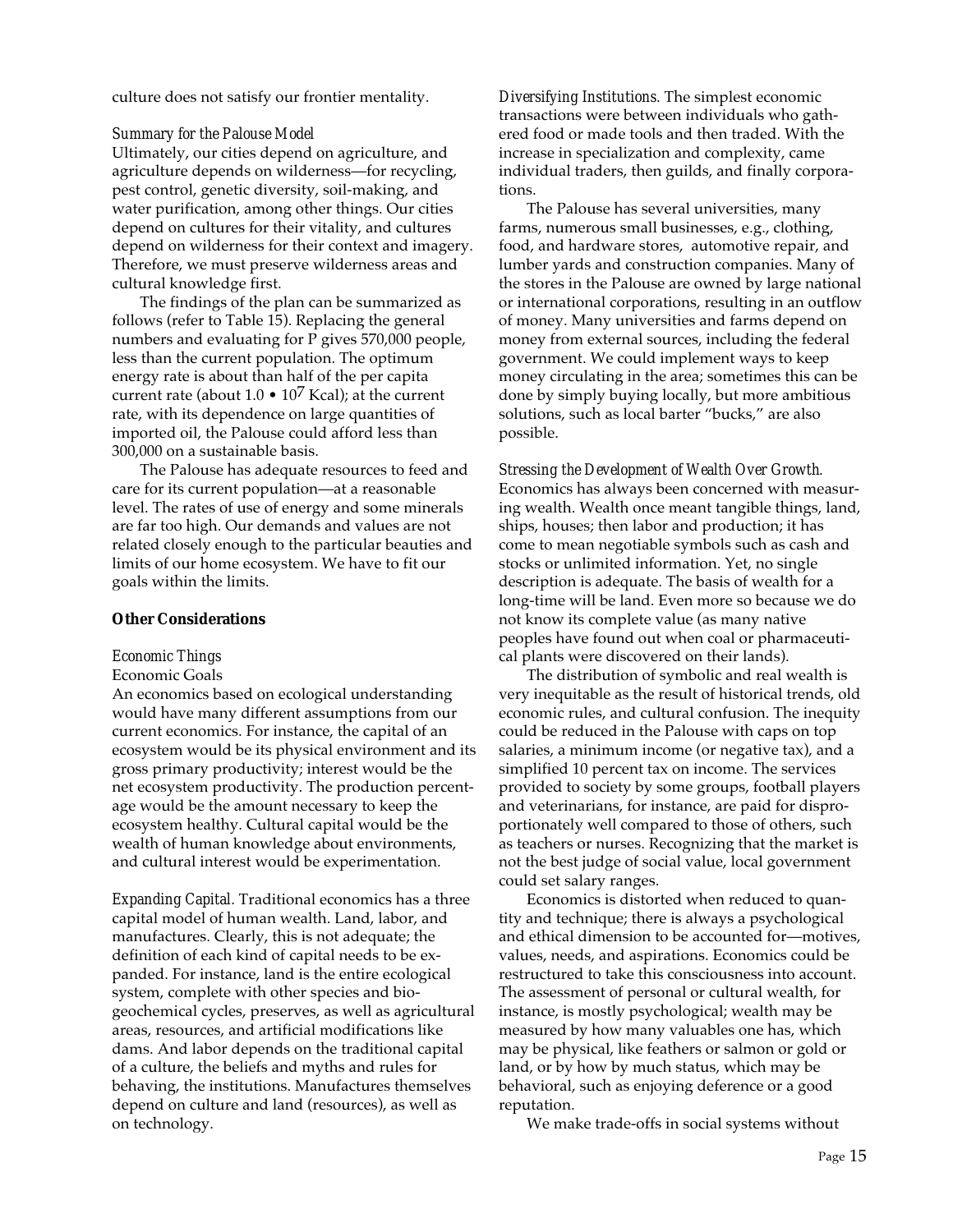assigning dollar values. We could do that with ecosystems. The valuation could be scientific or be based on human labor. New values of natural resources are being recognized now by economists, such as option value, that is, reserving a resource for future use or existence value or paying for something to exist that will not be used.

One thing business can do is put a price on nature. But, let us make it a real price, reflecting the real cost of replacement. Let us base the cost on human labor and technology, so that 1 gallon of oil is worth a million dollars, as Buckminster Fuller once calculated. Let us make all those prices high, too high rather than too low. A tax of \$3.00 per gallon could finance the renewal of the transportation infrastructure in the Palouse (and the price of gas would still be cheaper than it is in Europe).

#### Limits of Economics

Sustainable development requires recognition of the large number of limits. The ecological approach to development makes it irrelevant to discuss global limits to growth. Local limits are far more significant to a majority of people. The Palouse, for instance, faces very real limits in rainfall and minerals. Regardless of how much food exists, people will starve unless they can get it (as is happening so often, now, elsewhere). Every community is forced to accept some upper limit, beyond which it cannot grow any further. Further growth results in destruction or disruption of the community itself and the natural communities on which it depends.

Complex societies depend on production from resources. Increased complexity requires more information processing and more integration of disparate parts. The costs of communication increase. Complex societies need control and specialization. Yet, investment in complexity yields declining marginal returns because of the increasing size of bureaucracies, increasing taxation, and costs of internal control. If complexity can be restrained, the society may be healthier.

#### *Political Things*

The Palouse Indian nations governed their areas of the Palouse independently. Their political principles were similar: all land is communally owned by the tribe, although household goods may be personally held; all decisions were made by consensus in which everyone participated; chiefs were not coercive rulers, but teachers and leaders with specific duties limited to their realm—medicine, war, or ceremonies for example.

When the Europeans settled the area, they brought their centralized, representational government. The original goal of the American republic,

according to Jefferson, was to make each person a participator in the everyday affairs of government. But the government (state or federal) has become gigantic, managing the area from remote locations of power, and participation has dwindled. Despite recent emphasis on personal responsibility and international cooperation, our political institutions have not responded.

Political institutions are not givens or timeless. Taking from the strengths of these earlier forms, it might be possible to modify government to be more effective. The first step would be to form an independent regional government for the Palouse.

The Palouse is a good candidate to be an independent political unit. It is a governable size, with over half a million people in 6 million hectares. It has clearly defined boundaries, as an ecosystem, that is the ecological community including humans, and not a state or county whose boundaries have been determined by rectangular grids for convenience. The Palouse has a history of democratic representation.

#### Goals of Politics

The government of a community is a framework to maintain the people. For the original archaic peoples, tribal teachers were adequate. The adequacy seems less in our representational republic.

*Expressing the Purposes of Government*. Central government has lost sight of its own purpose, which is not the sum of special interests or its own perpetuation. Government has always had other reasons for existing.

1. A vision of the common good, where common means common to all beings in the ecological community as well, and where there is a balance of public and private interests.

2. Coordination of the means to satisfy the longterm needs of the community, by balancing freedom and regulation. This means controlling resources and land use—in essence determining the physical shape and size of the community.

3. Regulation of the community. Determining the closure and openness of the community; rates of increase or decrease, through births, deaths, or immigration. Encouraging some forms of technology or trade. Provide work opportunities to members.

4. Protection of the community from internal and external threats: natural disasters, criminal elements, and other communities. Most of these threats are unavoidable; some are long-term and rare; others are constant and of low intensity. Some are part of the human condition; others the result of historical imbalances. We need to be aware of them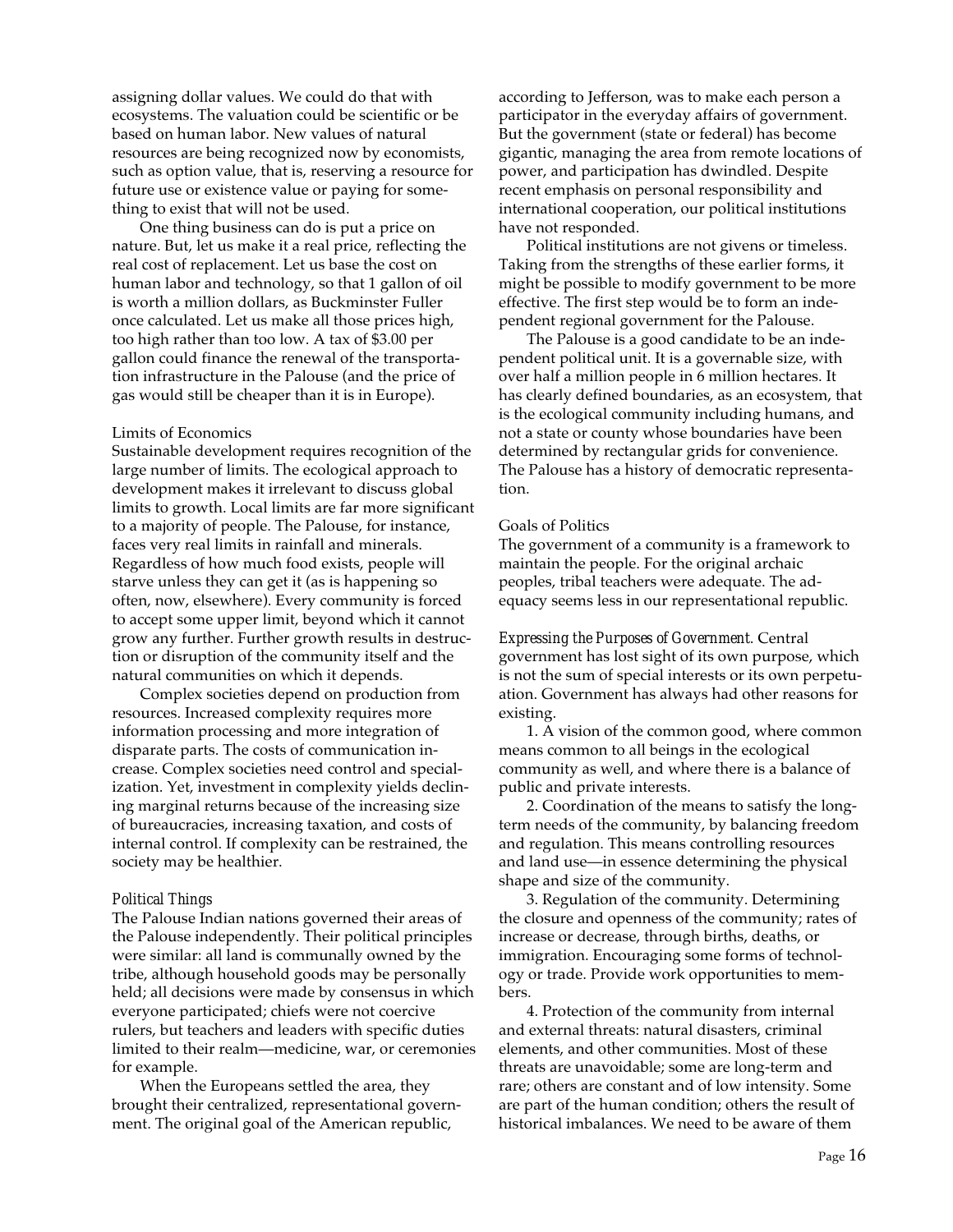and minimize their impact.

*Increasing Participation*. Citizenship is too complex for television or even electronic global villages; it must be in the community, in person, in place, where individuals learn about each other in context. Government by local meeting assumes the common sense and wisdom of the common person in an open exchange of belief and need. It requires trust and esteem.

Often this kind of involvement takes more time than just voting annually or having one official decide. The effect of presenting a problem before an Indian council was to slow down response by passing it to the entire constituency and getting a consensus; this ensured due consideration.

We must encourage the participation necessary for effective democracy, by soliciting public opinion and by offering real power to an involved public. We might look to Montana or Vermont for examples of how to change local participation.

*Taking and Yielding Powers*. Central government should shrink so that local government can expand, perhaps as much as 80 percent. Some things should be done at the Palouse level, such as the protection of watersheds, rivers, and the atmosphere (some protection must be done at the national and international level, of course).

Following the federal model, some delegated powers could go to the regional level, the Palouse, and reserved powers to the communities. A Palouse government could handle internal and external security, maintain law and order, and set ground rules on local economic exchange to ensure fairness. The most important responsibility of a government is to set standards for itself and its institutions.

The Palouse could have an administrative department to handle taxation, budgeting, and purchasing. It may wish to coin local money, perhaps on the model of the Local Employment and Trade System—LETS—on Vancouver Island in Canada, which records credits and debits on a computer, which can then only be used locally. There may be a department to protect the civil rights and liberties of the people and a department to protect the environment. Environmental disputes could be resolved by mediation (as was developed in Seattle in 1980s).

Spending on education, roads, welfare could be done at local level. There is some risk, especially with education or wilderness restoration, but the breakdowns and errors would not be devastating as with centralized planning. Citizens would need to do the work of government as well as make the decisions. They could have total control over some

things. The judgments of the people are more important than the efficiency of those judgments. It may not be necessary to have many separate authorities or committees; it might be better to integrate policy making bodies so they are not too specialized (highways, schools, and waste, for instance, are related).

As Palouse cities become more sustainable their forms would change. They would be more compact, with more multiple-use streets, as a focus for human activity (less for cars); buildings could use solar power, efficient heating, perhaps integrate roof-top crops in an urban agriculture; older buildings could be integrated into new groupings to integrate services, play, and work with living; local public spaces and services could be developed; derelict land could be regenerated, either as green area or croplands.

Preconditions to a sustainable, steady state economy include pollution control and some redistribution of resources. The redistribution of resources and the improvement of environmental quality are more important than increased production by sophisticated technology. This strategy calls for improved social and educational organization more than technological style. Styles of technology must be determined by culture and context. Development requires a local authority working with suitable economic and ecological conditions. No authority can be effective without the participation of the people.

#### Limits of Government

When a place has a reputation for being small and livable, as many towns in the Palouse do, it attracts more people, until it is no longer small and livable. How do we impose limits? How do we keep things from growing? Limits on birth through licenses? (maybe leading to rebellion?) Limits on housing and public services? (perhaps causing shanty towns?) Peer pressure? (possibly contributing to social disorder?). Nature is self-organizing, and society is self-organizing, but we need to recognize some limits and define others, and then take responsibility for keeping to those limits.

*Limiting Size*. To restore participation, we have to consider the limits of participation. The current population of 682,000 seems to be too large for direct democracy, as does any of the projected optima.

25,000 is large for direct democracy. Many of the cities and towns in the Palouse are approaching or have exceeded this size. The size has to be small enough for people to meet and "exercise government" (in James Madison's words). Kirkpatrick Sale concludes that the optimum size for direct meeting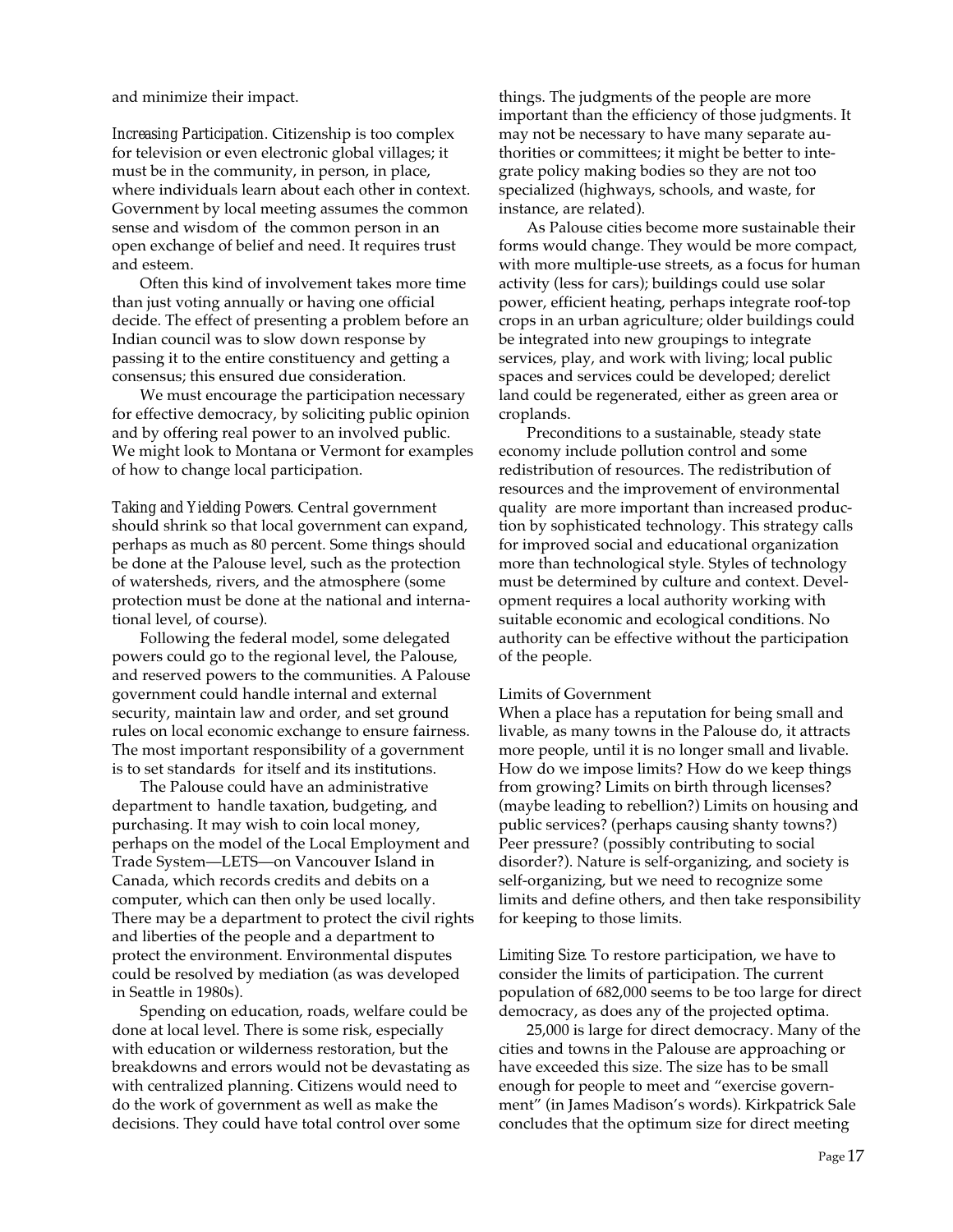is 500. Probably participation becomes more difficult as the size increases. Bryan and McClaughry suggest 2,500 as a maximum, since in larger groups people cannot all know one another and the assemblies become a debating forum for a few.

Putting these figures together, we expect good sizes of neighborhoods to be 500-2,500; these would make up communities of 5,000-25,000 (about 3,000- 4,000 people are needed to support an elementary school, for instance); and the communities would bring the Palouse population to 400,000. Differences in size seem to be a unit of 10. Each Community legislature would be 40-60 people. The size of a Palouse legislature would be about 50. Perhaps these sizes are close to the optimum.

There is a point in critical mass reaction where the mood of the mass becomes indifferent. As long as the size is small enough for recognized identity, people will behave with concern. At a larger size the ideology, which is capable of anything through indifference, takes over.

Small communities are essential to the democratic ideal. The uniqueness of place gives belonging and identity. The whole community gives meaning and richness to life. The population distribution of much of the Palouse may cause some difficulty, however. People will not be within walking distance, but may have to drive 20-30 miles to meetings or communicate remotely through telephone, computer, paper, or friends.

*Protecting Ways of Life*. One way to protect a style of life is to put a limit on the intensity of development of the entire area with Transferable Development Rights (TDR) assigned to each unit of area. Any project would have a TDR value (25 for an apartment building, for example); TDRs would have to be bought or traded from other landowners. All land could be held in communal ownership and leased to farms and businesses, except preservation and conservation lands.

The landscape needs to be zoned (compartmentalized) to provide a safe balance between protected ecosystems and used ones. Restrictions on land and water are one means of avoiding overpopulation or overexploitation. Compartmentalization avoids the need to compromise every ecosystem for human use. Multiple use systems should only be part of the picture—first a protected environment of mature ecosystems, then productive systems, multiple use, and urban areas.

*Paying Costs and Leveling Extremes*. Relative to European communities, we have less funding for public services, such as parks and public transportation. We traded public support for higher levels of

private affluence, which has not made us any happier. In fact, we have become more insecure, as our difference in wealth have become more extreme, allowing us to be far richer or far poorer (and then second-class and neglected).

The communities could levy taxes on property. But there is a discrepancy in the wealth of communities. The Palouse could collect income taxes, and communities could claim a percentage of taxes collected. The community and Palouse could both tax the same bases: income, sales, meals, property, fuel. The Palouse would set a ceiling on each; the community rate could be zero on some. Or the communities could do all taxes and give the Palouse government a percentage, although differences in wealth might be maintained; then, the state could return a percentage to make up equality in education or environmental protection. The important thing is that taxes are used to direct development and reflect the true costs of the society we want to have.

We could change taxation procedures to reduce growth instead of stimulating it. Parkinson suggests that taxation beyond a certain point yields declining marginal returns. We could use a single tax rate flat at some percentage (from 10 to 25); and then pay everyone a fixed amount of income for basic needs (from 3,000 to 10,000 dollars).

Similarly, property taxes could be appropriately scaled to use. One way to keep farms as farms is to tax land by use. The more important the use, farming for instance, the lower the taxes. Buying farmland for shopping centers would result in discouragingly high taxes.

It is difficult to persuade people to pay more in taxes, to vote to keep less. We could, through education, expand the understanding of the self and expand self-interest in that way. We could let some catastrophe work towards equality, but that might have other high costs to society.

Convening a Constitutional Meeting A constitutional convention could be called in 1992 to work out a new Palouse government, possibly more radical than the 1972 Montana constitution, which required a local government review process; it mandated real change in the form of government, although few changes took place. The convention would suggest the forms of areas, according to watersheds or other boundaries, but local people would decide the areas. An example can be found in the Washington State statute of 1967.

Once the constitution sets up representation in a legislature, then the legislature has authority to make policy. There would be no limitation on taxing and spending, except maybe common sense—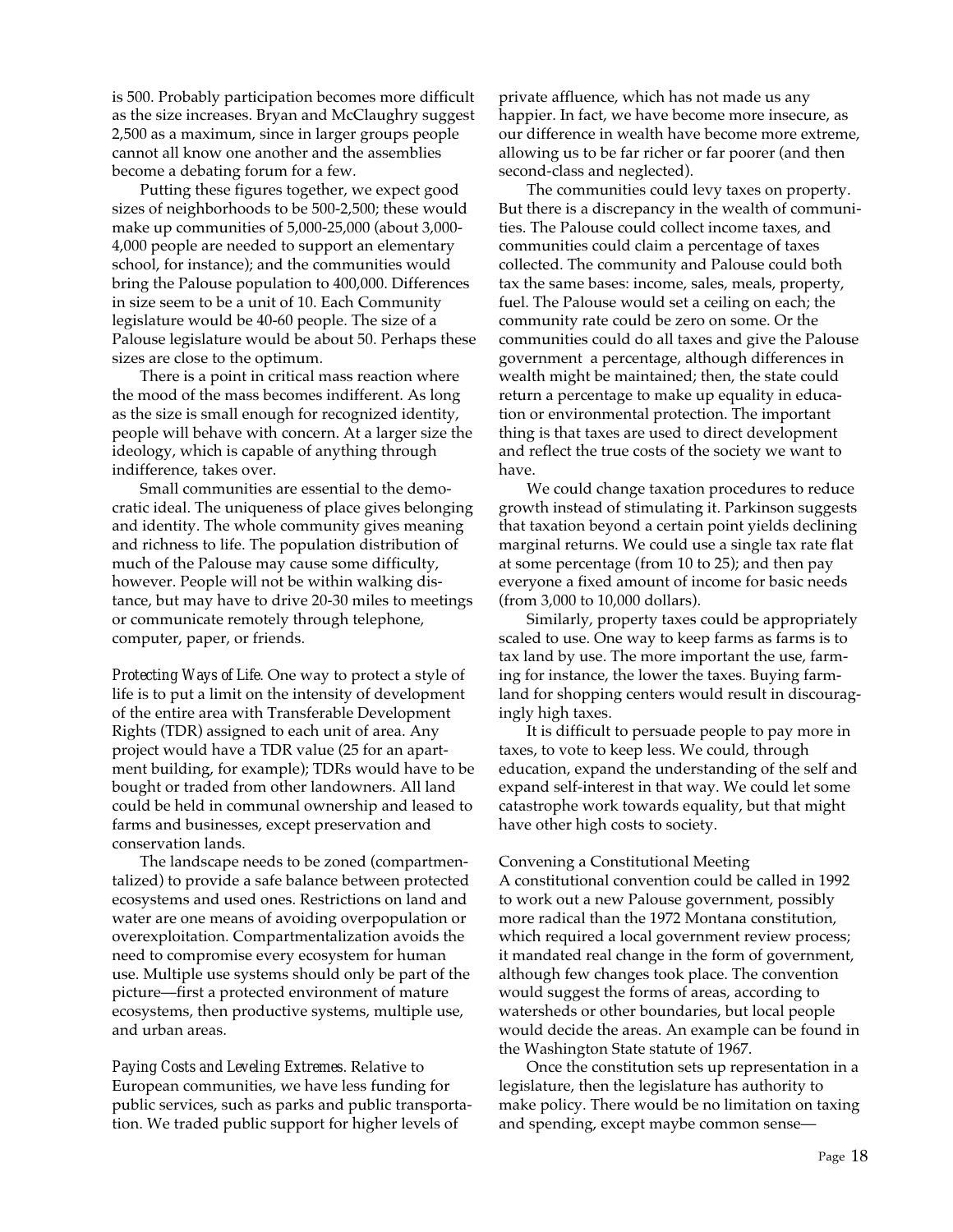people do not respond well to tax rates over 30 percent. The legislature would work to protect the uniqueness of the Palouse and its history.

Because of the differences in size, and the need for even the smallest community to be enfranchised, it may be useful to adopt a floterial district system as in Idaho. A representative could then represent 2 or 3 communities.

#### *Summary*

The establishment of the Palouse as an independent region would not be unrealistic or utopian. For some people in the Palouse, now, even freedom from hunger and sickness is utopian. For other people in the industrial system, the choice of a fulfilling profession is utopian. Grinding poverty, economic dislocation, homelessness, are more painful than a transformation to a sustainable, independent community. Already much of our environment has been transformed by cash crops, mining, tourists, highways, high-rise housing, and condominiums. Physical disruption has been more extensive with our current system than through a transition to sustainability. Industrial culture has replaced older patterns with great suddenness. This transition cannot seem more sudden than the loss of a home or place. Industrial cultures have reduced people's control over the means of production and power. This plan does not offer less control. Whole communities are being destroyed by industrial scale. Our social structures are already changing rapidly and impractically. Let us just make the changes conscious and more practical. This ecological plan offers movement towards common, achievable goals.

There will be questions regarding the wisdom of independence. Some people will want to decide boundaries through culture, watershed, or political power. These questions can be answered in meeting. This plan seeks to improve people's circumstances by enlisting them to save their own environment and their own way of life.

People cannot be given material equality instantly. People may object to giving up too much or not gaining enough. Providing work for everyone is one way to narrow income differences. The Palouse government, communities, and families must provide the opportunities.

Crime and civic unrest will not disappear. Dangerous weapons, from automatic guns to tanks, and dangerous products, including nuclear reactors and biocides, would be strictly regulated. People will still choose badly sometimes. But, if a form of government is bad or ineffective, they can alter it. They can learn from mistakes or unintended effects. The scale is small, so the catastrophe is small. There will always be some injustice, inadequacy, and

unpredictability. Large political and economic institutions have only made it worse.

There should be a proper mix of handicraft labor, intermediate technology, and heavy industry. The root problem is how to live with technology in a mature manner. We need an ecological awareness at all levels; a humane, existential ecology, where humans are part of the system and aware of it. But that may not be enough; we may have to legislate limits or induce adherence with economic incentives, if awareness and reasoning are not enough.

A number of concrete recommendations can be made to address the goals of the Palouse: (1) educational campaigns for public awareness of the uniqueness of the Palouse and of the effects our lifestyles have on it, (2) the promotion of equity in opportunities and rewards for all people, (3) the offer of tax incentives to private and public corporations to redesign their paths in the community, (4) the gradual increase in preservation of wild and restored grasslands, perhaps up to 20 percent by 1999, to protect ecosystems and resources, and (5) a geographical/environmental data base for the intelligent management of the land.

The goal of planning is community success and personal happiness, based on self-reliance in food and shelter, self-sufficiency in agriculture, and selflimitation in size and desires. If human patterns were based on mature ecosystems, civilization would be far more complex; human values would allow for the welfare of humans, animals, plants, and land. We have to be wise enough to be disciplined, to leave wilderness for other beings, and yet to make good places for ourselves.

Planning must include every dimension of human life. This plan is such a framework. It is incomplete, but open to improvement and suggestion. You can add to it, or transform it.

#### *Bibliography*

- Bateson, Gregory. 1987. *Steps to an Ecology of Mind*. Northvale, NJ: Jason Aronson Inc.
- Bellah, Robert N. et al. 1991. *The Good Society*. New York: Alfred A. Knopf.
- Borgstrom, George. 1965. *The Hungry Planet*. New York: Macmillan Co.
- Bryan, Frank and John McClaughry. 1991. *The Vermont papers*. Post Mills: Chelsea Green.
- Burlingh, P. et al. 1975. *Computation of the Absolute Maximum Food Production of the World*. Wageningen, Netherlands: Agriculture University.
- Carson, Rachel. 1962. *Silent Spring*. Boston: Houghton Mifflin.
- Daly, H. and Cobb, J. B., Jr. 1989. *For the Common Good*. Boston: Beacon Press.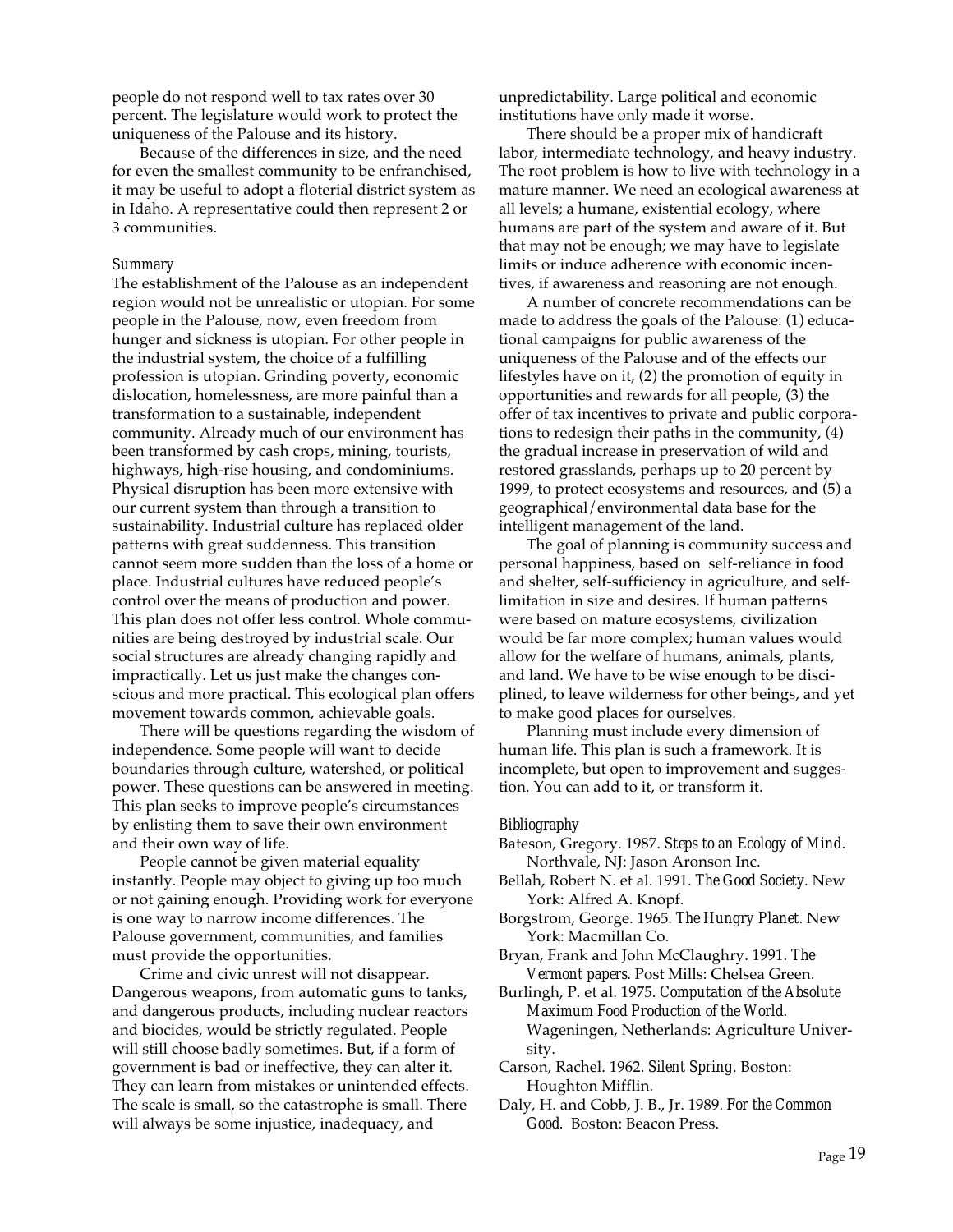Daubenmire, Rexford. 1970. *Steppe Vegetation of Washington*. Technical Bulletin Number 62. Pullman: WA Agricultural Experiment Station.

Drucker, Peter. 1990. *The New Realities*. New York: Dutton.

Eyre, Samuel. 1978. *The Real Wealth of Nations*. London: E. Arnold.

Frankel, Otto. 1975. *Crop Genetic Resources for Today and Tomorrow*. O. Frankel and J. Hawkes, eds. New York: Cambridge University Press.

Fuller, R. Buckminster. 1981. *Critical Path*. New York: St. Martin's Press.

Gabel, Medard. 1979. *HO-PING: Food for Everyone*. Garden City, NY: Anchor Press.

Hulet, H.R. 1970. "Optimum world population." *Bioscience* 20(3):160-161.

Kohr, Leopold. 1957. *The Breakdown of Nations*. New York: E. P. Dutton.

Laszlo, Ervin et al. 1977. *Goals for Mankind*. New York: E. P. Dutton.

Liebig, J. von. 1840. *Chemistry in its Application to Agriculture and Physiology*. London: Taylor and Walton. (cited in Odum 1970)

Lieth, Helmut F H. and Robert Whittaker, eds. 1975. *Primary Productivity of the Biosphere*. New York: Springer-Verlag.

Mander, Jerry. 1991. *In the Absence of the Sacred*. San Francisco: Sierra Club Books.

McHarg, Ian. 1969. *Design with Nature*. Garden City: Natural History Press.

McLuhan, Marshall. 1964. *Understanding Media*. New York: McGraw Hill.

Mumford, Lewis. 1956. *The Transformation of Man*. New York: Harper and Row.

Odum, Eugene P. 1970. "Optimum population and environment: A Georgian microcosm." *Current History* 58:355-366.

Odum, Eugene P. 1971. *Fundamentals of Ecology*. 3rd Edition. Philadelphia: Wm. B. Saunders.

Odum, Eugene P., Clyde E. Connell, and Leslie B. Davenport. 1965. "Population energy flow of three primary consumer components of old-field ecosystems." *Ecology* 43(1):88-96.

Odum, Howard T. and Elisabeth C. Odum. 1981. *Energy Basis for Man and Nature*. New York: McGraw Hill.

Sahlins, Marshall. 1972. *Stone Age Economics*. Chicago: Aldine Publishing.

Sale, Kirkpatrick. 1980. *Human Scale*. New York: Coward, McCann and Geoghegan.

Schumacher, E. F. 1973. *Small is Beautiful*. New York: Harper and Row.

Singer, S. Fred, ed. 1971. *Is There an Optimum Level of Population?* New York: McGraw-Hill.

Smith, Anthony D. 1991. *The Ethnic Origins of Nations*. Cambridge: Blackwell.

Soule, Michael and Wilcox, B. A., eds. 1980. *Conservation Biology: An Evolutionary-Ecological Perspective*. Sunderland, MA: Sinauer Associates.

Webb, Warren L., William K. Lauenroth, Stan R. Szarek, and Russell S. Kinerson. 1983. "Primary production and abiotic controls in forests, grasslands, and desert ecosystems in the United States." *Ecology* 64(1):134-151.

Westing, Arthur H. 1981. "A world in balance." *Environmental Conservation* 8(3):177-183.

Wittbecker, A. E. 1970. *Aesthetic Space and Human Limits* (Newark: University of Delaware).

Wittbecker, A. E. 1976. *Eutopias: Making Good Places on Earth* (unpublished manuscript).

Wittbecker, A. E. 1981. "The fifty percent rule in ecology." *Proceedings of the G. P. Marsh Institute* 5:4-8.

Wittbecker, A. E. 1986. "Palouse Ecosystem Restoration." 4th International Congress of Ecology, Syracuse.

Wittbecker, A. E. 1991. "Recognizing primary cultures and independent nations and creating a framework for them." *Pan Ecology* 6(1):1-12.

Zadeh, L. A. 1965. "Fuzzy Sets" *Information and Control* Vol. 8:338-353.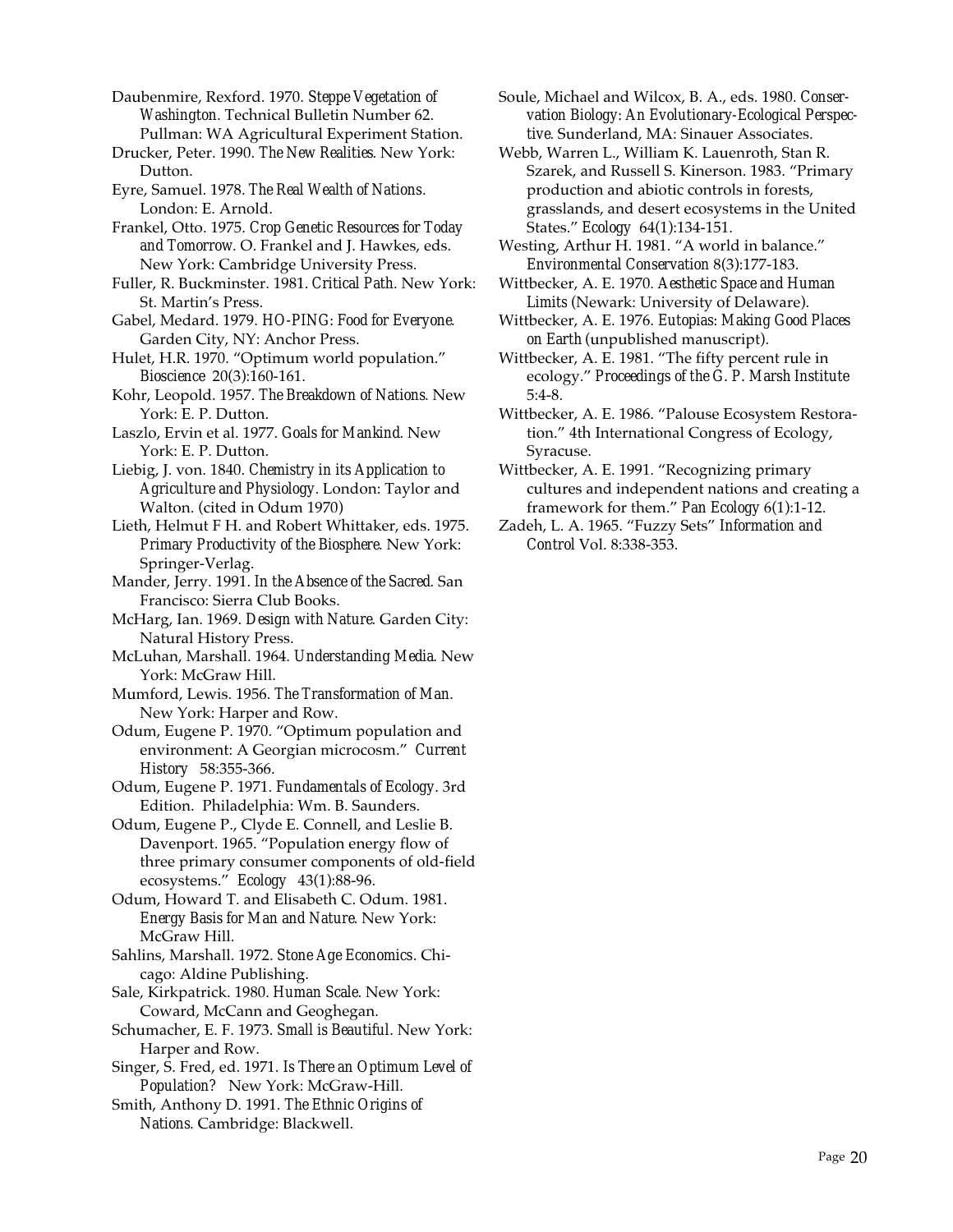# **Tables**

| Table 1: Light Energy and Photosynthesis |                        |                           |  |  |  |
|------------------------------------------|------------------------|---------------------------|--|--|--|
| (after Odum 1971)                        |                        |                           |  |  |  |
| Sunlight                                 | m <sup>2</sup> per day | <u>ha per year</u>        |  |  |  |
| mean sunlight                            | 3800 Kcal              | $139.00 \times 10^8$ Kcal |  |  |  |
| photosyn fix                             | 23 Kcal                | $0.83 \times 10^8$ Kcal   |  |  |  |

| Table 2: Productivity (after Lieth 1963) |                  |                               |                  |  |  |
|------------------------------------------|------------------|-------------------------------|------------------|--|--|
| Land                                     | <u>Area (ha)</u> | NPP                           | NCP              |  |  |
| grassland                                | $\sim$           | 2.500                         | $2.5 \cdot 10^7$ |  |  |
| Palouse                                  | $6.0 \cdot 10^6$ | 1.225                         |                  |  |  |
| cultivated                               | $1.8 \cdot 10^6$ | 3,000-12,000 $4.0 \cdot 10^7$ |                  |  |  |

| Table 3: Energy and Protein of Principal Crops |               |                     |                 |  |
|------------------------------------------------|---------------|---------------------|-----------------|--|
| Crop                                           | <u>Energy</u> | Kcal/m <sup>2</sup> | Protein $(\% )$ |  |
|                                                | (Kcal/kg)     |                     |                 |  |
|                                                |               |                     |                 |  |
| Soybeans                                       | 4030          | 800                 | 34              |  |
| Oats                                           | 3900          | 15                  |                 |  |
| Potatoes                                       | 770           | 2,000               | 2               |  |
| Wheat                                          | 3300          | 1400                | 12              |  |
| Sorghum                                        | 3300          | 11                  |                 |  |
| Corn                                           | 3520          | 9                   |                 |  |
| Dry Beans                                      | 3400          | 22                  |                 |  |
| Algae                                          |               | 10-40000            |                 |  |

#### Table 4: Agricultural Production in the Palouse (1990) Crop Unit Crop Unit

| Wheat<br>Apples<br>Peas<br>Oats<br>Cattle<br>Pears<br>Corn | 3,872,000 kl<br>1,350,150 mt<br>na<br>na<br>na<br>na<br>na | Barley<br>Potatoes<br>Lentils<br>Hay<br>Milk<br>Cherries<br>Onions | 63,7000,000 bu<br>2,880,000 mt<br>na<br>2,077,931 mt<br>na<br>na<br>na |
|------------------------------------------------------------|------------------------------------------------------------|--------------------------------------------------------------------|------------------------------------------------------------------------|
| Aspar.                                                     | na                                                         | Grapes                                                             | na                                                                     |
|                                                            |                                                            |                                                                    |                                                                        |

|         | Table 5: Energy in the Palouse |            |               |
|---------|--------------------------------|------------|---------------|
| Form    | Trillion Kcal Form             |            | Trillion Kcal |
| Coal    | 24.0                           | Oil        | na            |
| Gas     | na                             | Organic    | 1.3           |
| Water   | 184.0                          | Wind       | 0.7           |
| Solar   | 1.2                            | Geothermal | 0.1           |
| Nuclear | 15.0                           | Chemical   | na            |

| Table 6: Minerals in the Palouse |             |           |            |  |
|----------------------------------|-------------|-----------|------------|--|
| Metal                            | Metric tons | Metal     | M tons     |  |
| Zinc                             | 24,000,000  | Nickel    | 100,00     |  |
| Cobalt                           | na          | Manganese |            |  |
| Platinum                         | na          | Iron      | 10,000,000 |  |
| Copper                           | na          | Lead      | na         |  |
| Molybdenum                       | na          | Tungsten  | na         |  |
| Silver                           | na          |           |            |  |

| Table 7: Land Use in the Palouse |                          |              |          |  |  |
|----------------------------------|--------------------------|--------------|----------|--|--|
| Form                             | 10 <sup>1</sup> hectares | Form         | $101$ ha |  |  |
| Urban                            | 132,000                  | Rural, roads | 64,000   |  |  |
| Crop                             | 1,244,400                | Pasture      | 180,000  |  |  |
| Range                            | 748,000                  | Wilderness   | 250      |  |  |
| Parks                            | na                       | Water        | 66,000   |  |  |
| Greenhouse                       | na                       | Other        | na       |  |  |
|                                  |                          |              |          |  |  |

|       | Table 8: Population by County (1987) |         |           |           |
|-------|--------------------------------------|---------|-----------|-----------|
| State | County                               | Total   | Palouse % | Palouse # |
| OR    | Wallowa                              | 7273    | 50        | 4137      |
|       | Union                                | 23,921  | 10        | 2392      |
|       | Umatilla                             | 58,861  | 30        | 17,658    |
|       | Wasco                                | 21,732  | 50        | 10,866    |
| ID    | Latah                                | 28,749  | 20        | 5750      |
|       | <b>Nez Perce</b>                     | 33,220  | 30        | 9966      |
|       | Lewis                                | 4118    | 40        | 1648      |
|       | Idaho                                | 14,769  | 20        | 2954      |
| WА    | Okanogon                             | 30,663  | 30        | 9198      |
|       | Spokane                              | 341,835 | 50        | 170,918   |
|       | Lincoln                              | 9604    | 85        | 8164      |
|       | Douglas                              | 22,144  | 95        | 21.037    |
|       | Chelan                               | 45,061  | 10        | 4506      |
|       | Whitman                              | 40,103  | 95        | 38,098    |
|       | Adams                                | 13,267  | 100       | 13,267    |
|       | Grant                                | 48,522  | 100       | 48,522    |
|       | <b>Kittitas</b>                      | 24,877  | 35        | 8708      |
|       | Asotin                               | 16,823  | 70        | 11,774    |
|       | Columbia                             | 4057    | 60        | 2436      |
|       | Garfield                             | 2468    | 60        | 1482      |
|       | Walla Walla                          | 47,435  | 85        | 40,324    |
|       | Franklin                             | 35,025  | 100       | 35,025    |
|       | Benton                               | 109,444 | 100       | 109,444   |
|       | Yakima                               | 172,508 | 60        | 103,500   |
|       | Klickitat                            | 15,822  | 60        | 9492      |
| Total |                                      |         |           | 682,068   |

#### Table 9: Recommended Daily Intake of Nutrients (after FAO 1972)

| Age          | Weight (kg) | Kcal | <u>Protein (gr)</u> |
|--------------|-------------|------|---------------------|
| 6            | 20.2        | 1830 | 20                  |
| 13-15 male   | 51.3        | 2900 | 37                  |
| 13-15 female | 49.9        | 2490 | 31                  |
| Adult male   | 65.0        | 3000 | 37                  |
| Adult female | 55.0        | 2200 | 29                  |
|              |             |      |                     |

| Table 10: Acreage Per Capita (after Odum 1970) |     |       |        |  |
|------------------------------------------------|-----|-------|--------|--|
| Kind of land                                   | %   | GA ha | Pal ha |  |
| Food-producing                                 | 30  | 0.61  | 1.36   |  |
| Fiber-producing                                | 20  | 0.40  | 0.88   |  |
| Natural support                                | 40  | 0.81  | 1.76   |  |
| Artificial                                     | 10  | 0.20  | 0.44   |  |
|                                                |     |       |        |  |
| Totals                                         | 100 | 2.02  | 4 44   |  |